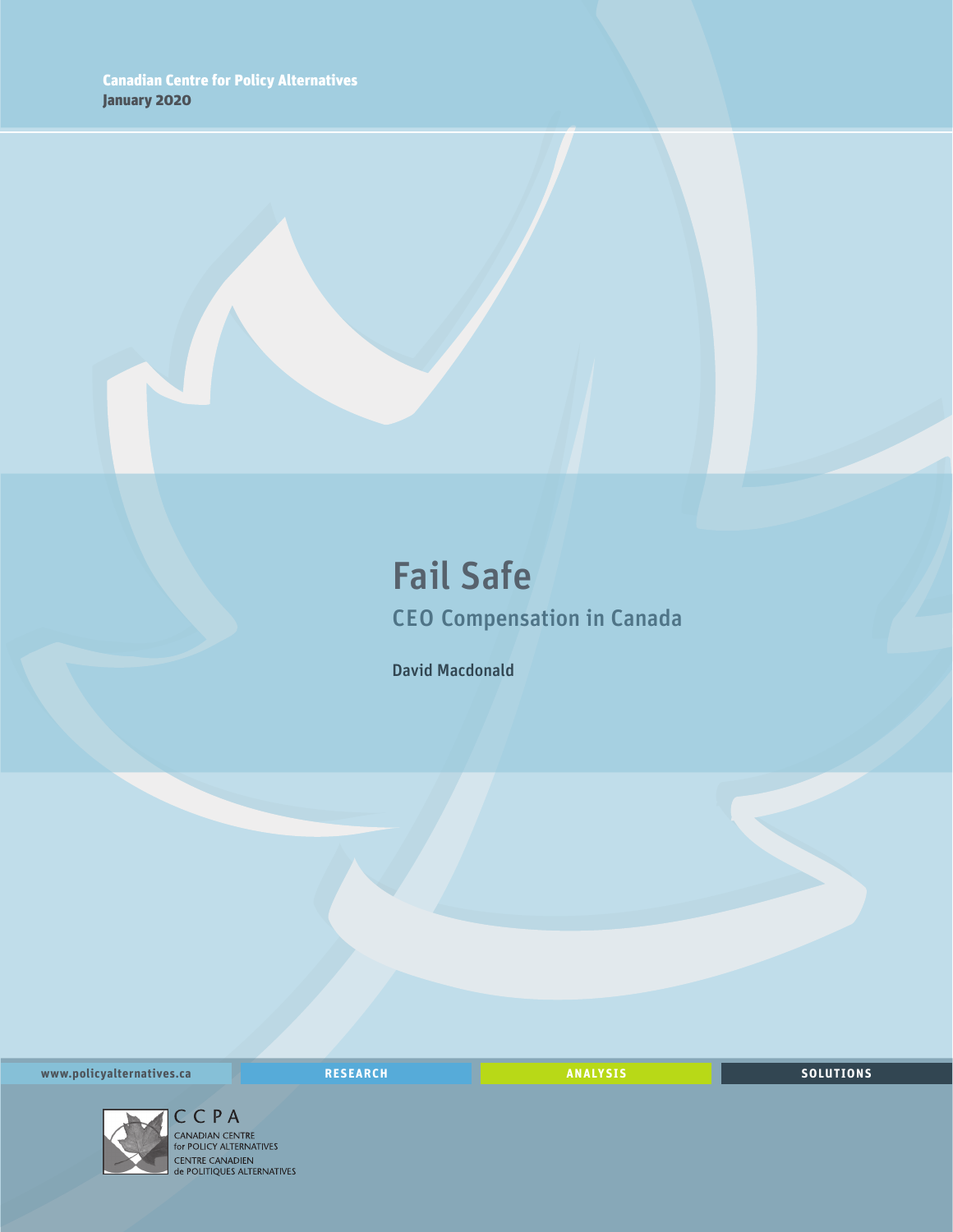

C C P A CANADIAN CENTRE **EXEMPLIER CENTRE**<br>For POLICY ALTERNATIVES **CENTRE CANADIEN** de POLITIQUES ALTERNATIVES

#### **ISBN 978-1-77125-481-6**

This report is available free of charge at www. policyalternatives.ca. Printed copies may be ordered through the CCPA National Office for \$10.

#### **Please make a donation...**

**Help us to continue to offer our publications free online.**

With your support we can continue to produce high quality research—and make sure it gets into the hands of citizens, journalists, policy makers and progressive organizations. Visit www.policyalternatives.ca or call 613-563-1341 for more information.

The CCPA is an independent policy research organization. This report has been subjected to peer review and meets the research standards of the Centre.

The opinions and recommendations in this report, and any errors, are those of the authors, and do not necessarily reflect the views of the funders of this report.



#### **About the author**

David Macdonald is a senior economist at the CCPA.

#### **Acknowledgements**

The author would like to thank Elliot Setzer and Matthew Polacko for their invaluable research assistance, as well as Toby Heaps and Corporate Knights staff for their help with data collection. Thanks also to Alex Hemingway, Hugh Mackenzie, Toby Sanger and Katherine Scott for their comments on an earlier draft. The author is especially grateful to Mary Neumann for her financial support of this project.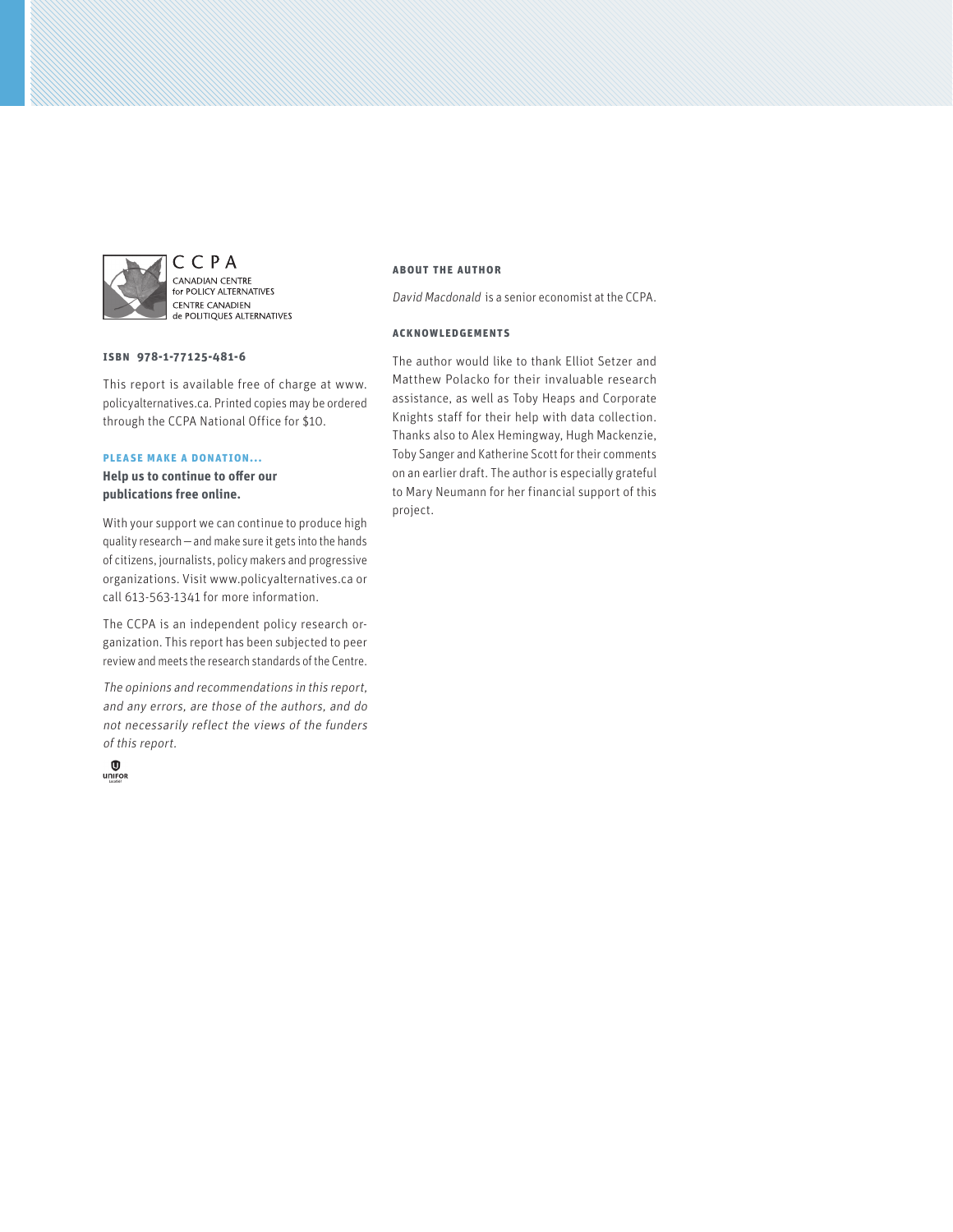- **CEO Pay: By the Numbers**
- **Results**
- **Composition and Taxation of CEO Pay**
- **C-suite Payrolls and Company Performance**
- **Conclusion**
- **Appendix: Canada's Richest 100 CEOs**
- **Notes**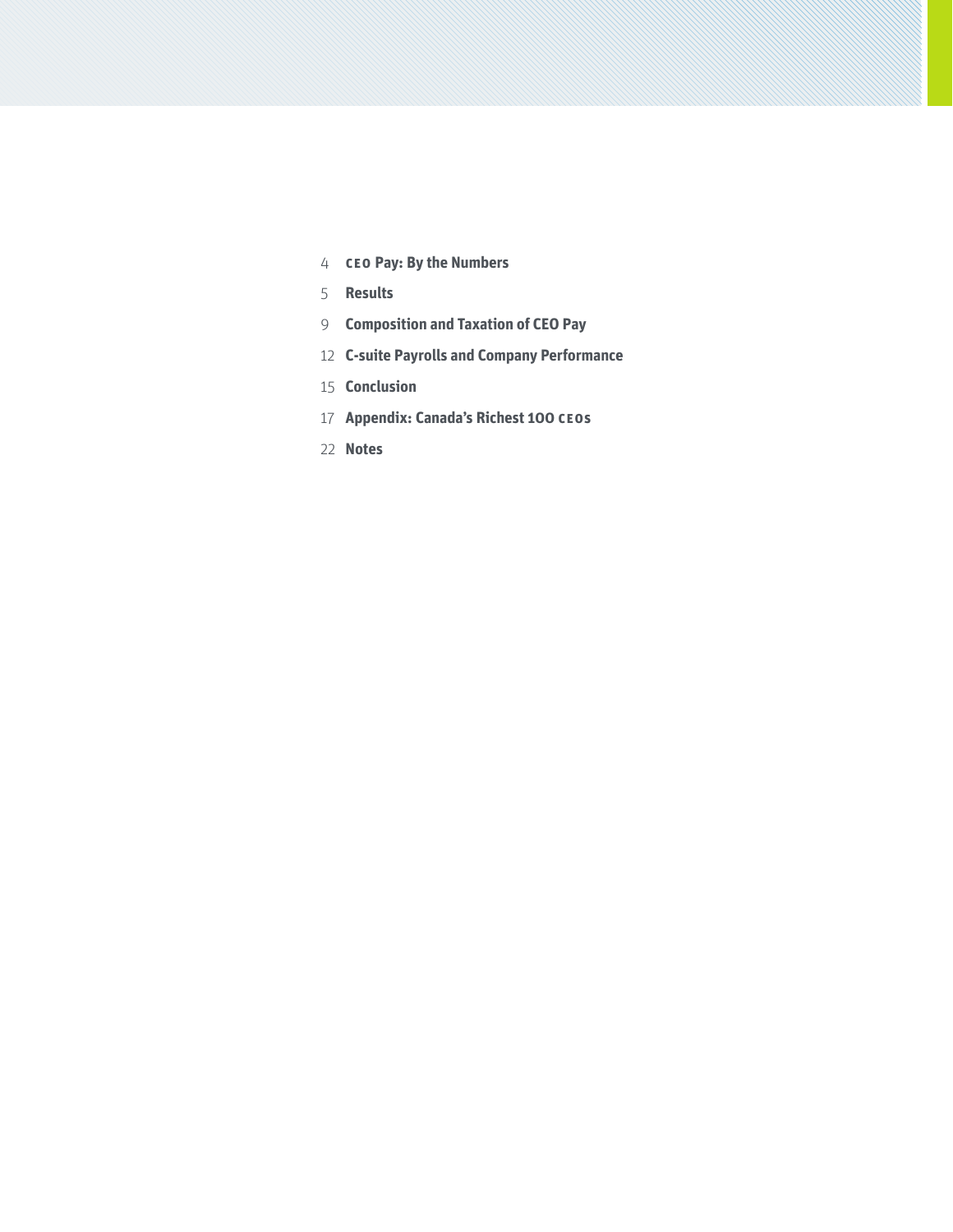### **CEO Pay: By the Numbers**

#### **January 2, 10:09 a.m.**

Time at which the average top-100 CEO has made as much money as the average Canadian worker will make all year (based on 2018 corporate compensation data).

#### **\$11.8 million**

Average pay of the top 100 highest-paid CEOs in 2018, beating 2016's record of \$10.4 million.

#### **\$52,061**

Average individual income in Canada in 2018, up from \$50,744 the year before.

#### **227:1**

Ratio of average CEO pay to average worker compensation in 2018, representing the worst inequality in pay that we have recorded over 13 years of producing this report.

#### **79%**

Portion of CEO pay in 2018 that came from bonuses related to their company's stock price.

#### **13%**

Proportion of profitable companies in our study who paid more to their top five executives, including the CEO, than they paid in income tax in 2018.

#### **4**

Number of women in the top 100 highest-paid CEOs, up one from 2017.

#### **61%**

Pay hike for a top-100 CEO between 2008 and 2018. The average-income worker saw their salary go up by 24% over this same period.

#### **\$6.1 million/year**

"Minimum wage" of a top-100 CEO in 2018. In 2008 and 2009, a CEO needed half that (\$3 million a year) to make the list.

#### **8**

Number of money-losing TSX/S&P Composite companies whose c-suite payroll was at least 40% of their total loss.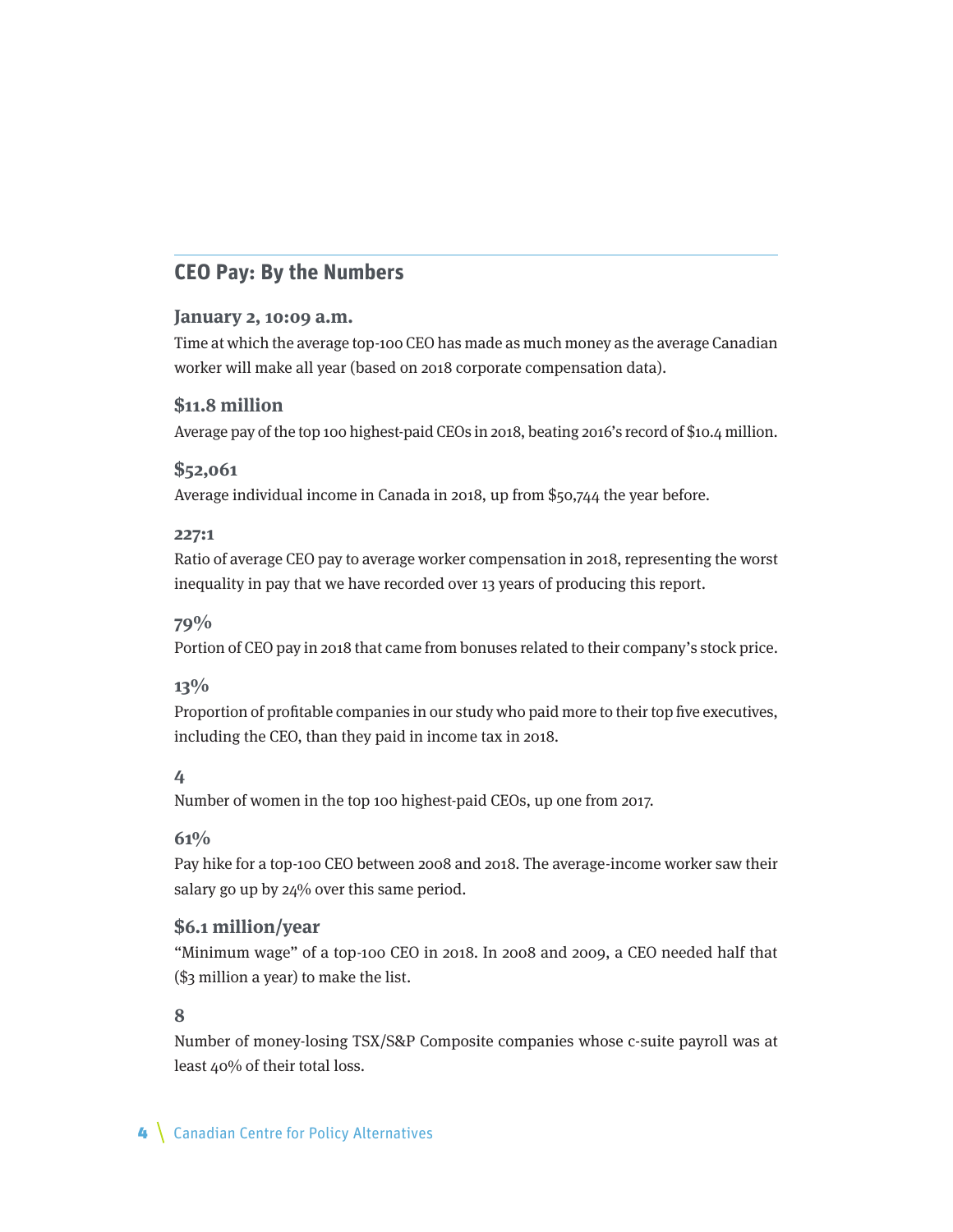## **Results**

THE CANADIAN CENTRE FOR POLICY ALTERNATIVES has been tracking executive pay at Canada's largest companies for 13 years now as part of our ongoing research into income and wealth inequality in Canada.<sup>1</sup>

Every year, we comb through the filings of the 250 publicly traded companies on the S&P/TSX Composite Index—data that becomes available each summer in company proxy circulars from the previous year provided to the System for Electronic Document Analysis and Retrieval  $(SEDAR)^2$  – to determine the average compensation of the top 100 highest-paid CEOs. We then compare their pay to the average working income in Canada.

The difference between top CEO incomes and the average Canadian income is a good indicator of income inequality. As shown in Figure 1, that pay gap has been growing since we started this research. In 2018, the last year for which we have SEDAR data, Canada's average top-100 chief executive made a record \$11.8 million, or 227 times the annual average individual income in Canada. The previous record was set in 2016, when the average CEO income hit \$10.4 million.

Put another way, by 10:09 a.m. on January 2, the average highest-paid CEO in Canada will have taken home the average worker's whole salary for the year. That's half an hour earlier than the previous (2016) record time of 10:57 a.m. In 2011 or 2012, it would have taken the average CEO until after lunch (about 1 p.m.) on the first working day of the year to earn a full year's average individual income. Now they've done it by the time many people are pouring their second cup of coffee.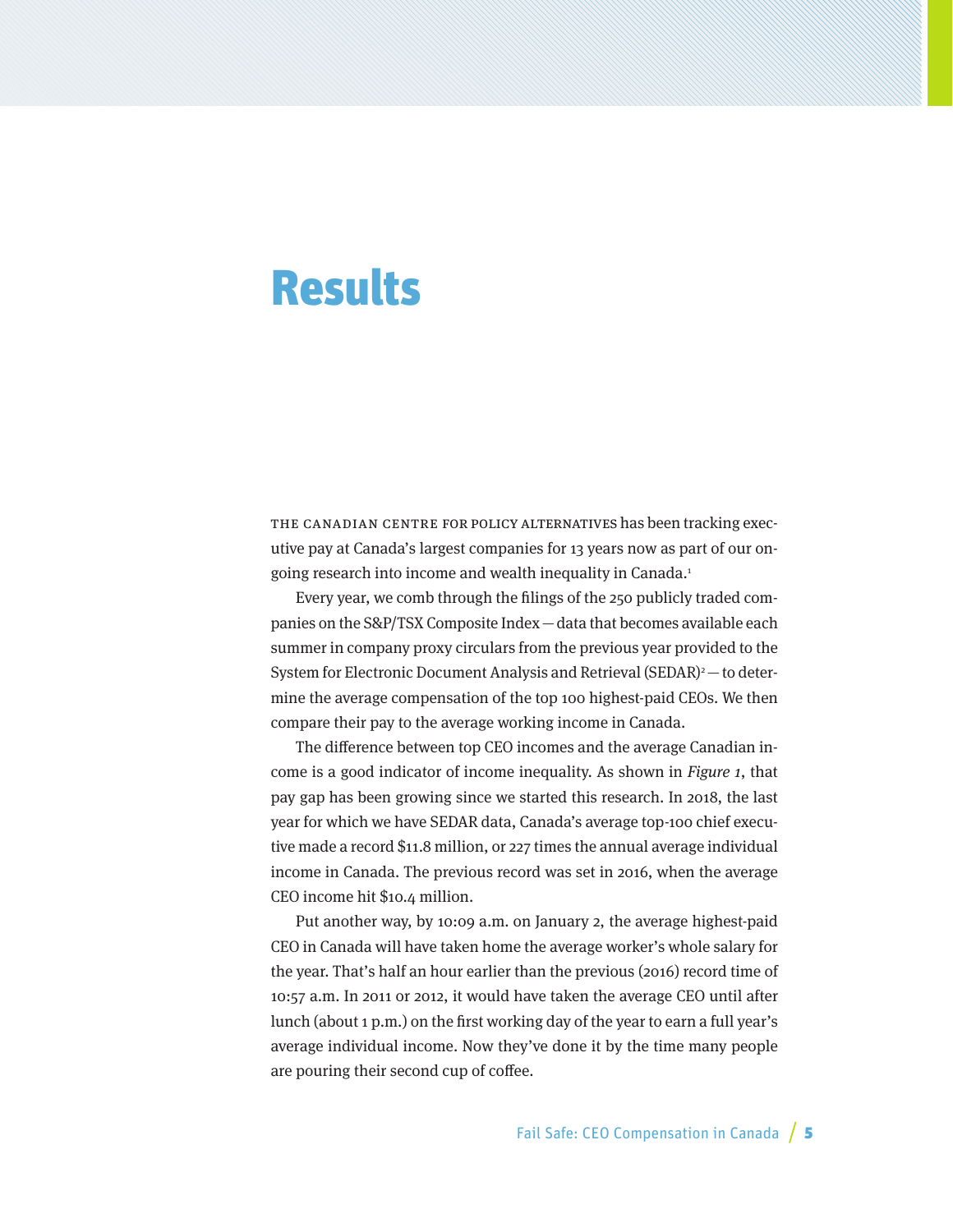

**Figure 1** Average Top-100 CEO Pay in Dollars and as a Multiple of the Average Annual Worker Income

**Source** Canadian Centre for Policy Alternatives, company proxy circulars, Statistics Canada Table 14-10-0204-01 and author's calculations.

The pay gap is a result of top CEO incomes rising faster than average incomes across Canada. The average compensation of the richest CEOs was \$1.8 million higher in 2018 than in 2017 — an 18% jump. The average worker, on the other hand, saw their pay go up by  $$1,302$  in 2018 – from  $$50,744$ to \$52,061 – representing a 2.6% pay hike.<sup>3</sup> Subtract inflation of 2.3% that year, and the real average income increased by a paltry \$150.4

Since 2008, more or less in line with inflation, average worker pay has risen 24% while top-100 CEO pay has grown more by 61%. Canada's relatively low unemployment rate of 5.9% does not appear to be putting any upward pressure on average incomes.5 Economic growth over this period, however, is going to pad corporate profits, with some of those spoils paying for rising executive salaries.

The significant increases in executive compensation recorded in this annual report are not just due to a few highflying CEOs skewing the average income at the top end. In fact, our research has uncovered regular increases in the "minimum wage" CEOs need to make to get on the top-100 list to begin with (see Figure 2).

In 2008 and 2009, a CEO would have had to make just over \$3 million to be included in this report. This year, that amount is double: the minimum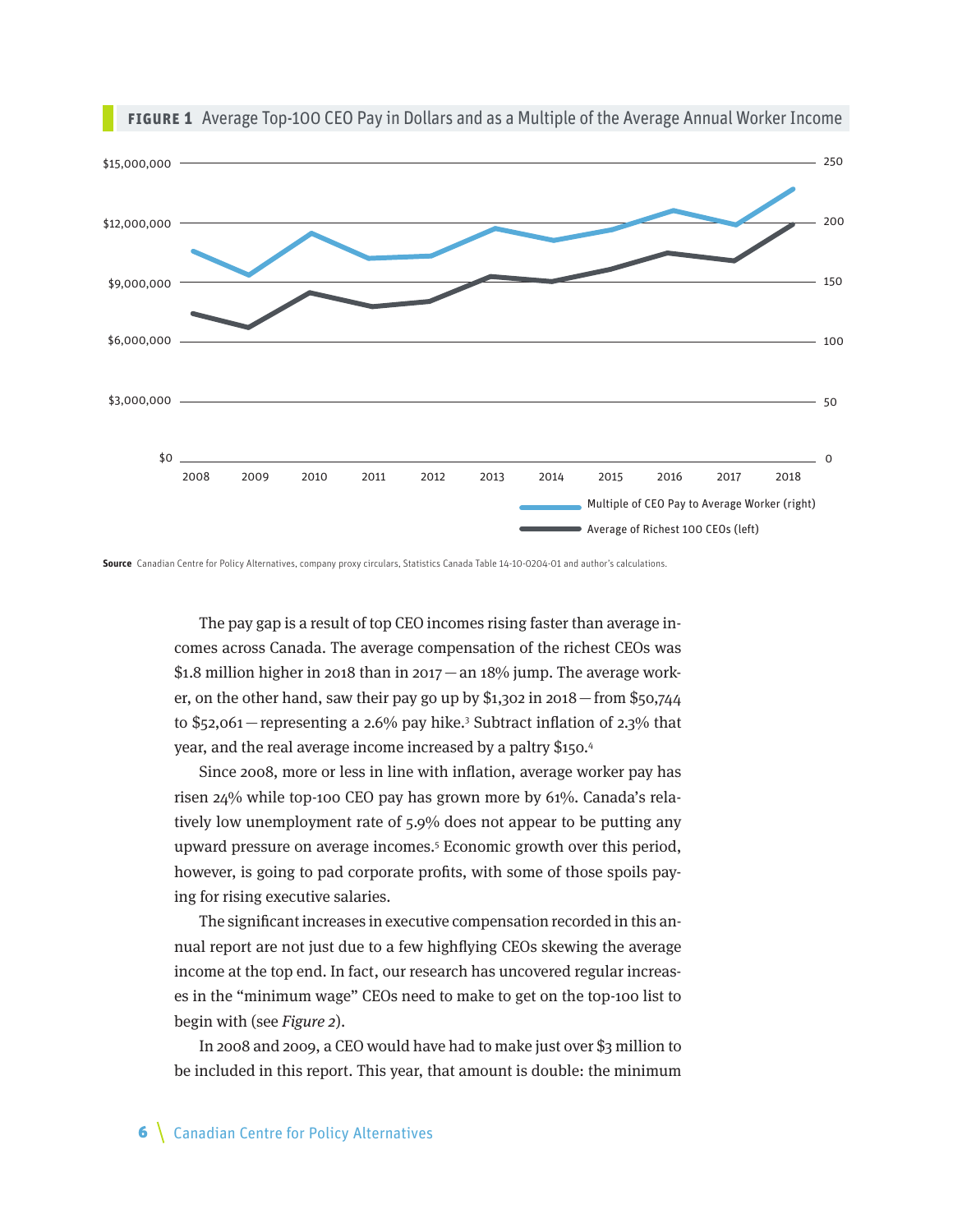#### A CEO Gender Lens

A gender lens reveals the richest CEOs list is, as always, a "boy's club". Only four women are among Canada's richest 100 CEOs, up from three last year. This may seem like progress, but it really isn't as women performed as well as men named John or men named Paul, there are four of each on the list. Women did outperform men named Mark though, of which there were only three on the list this year.



#### **Figure 2** Minimum Wage of a Top-100 CEO (2008–2018)

**Source** Canadian Centre for Policy Alternatives, company proxy circulars and author's calculations.

top-100 CEO income is now over \$6 million. For the record, there were four women in this year's top-100 list compared to three last year.

One of the arguments for outrageous CEO pay is that companies compete for their CEOs and if they aren't paid enough, the CEOs will move to a higher paying company. This year, we examined how CEOs got to the CEO chair and how long they had been with the company. In fact, 76% of richest CEOs were promoted to that chair after holding a lower position at the company. It is fairly unusual for CEOs to be hired directly into the CEO position, even at average pay levels of \$11.8 million. Instead they rise up through the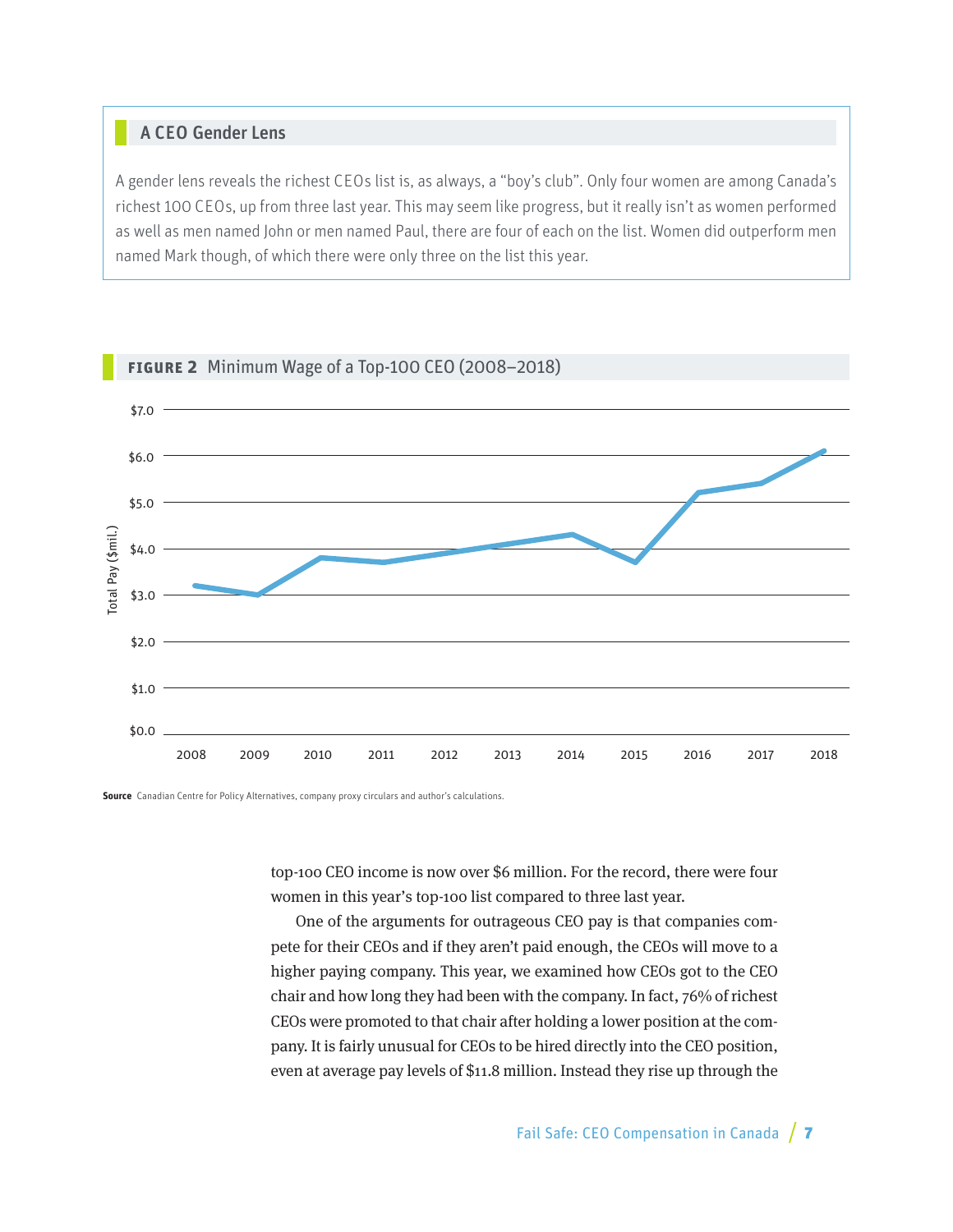company ranks. In 2018, the CEOs who rose up through the ranks were at their companies an average of 18 years.

It shouldn't be terribly surprising that company leaders are those who've worked there and best understand it. The evidence directly contradicts the idea that CEOs are routinely head-hunted away and the only firewall to losing one's CEO is endlessly higher pay.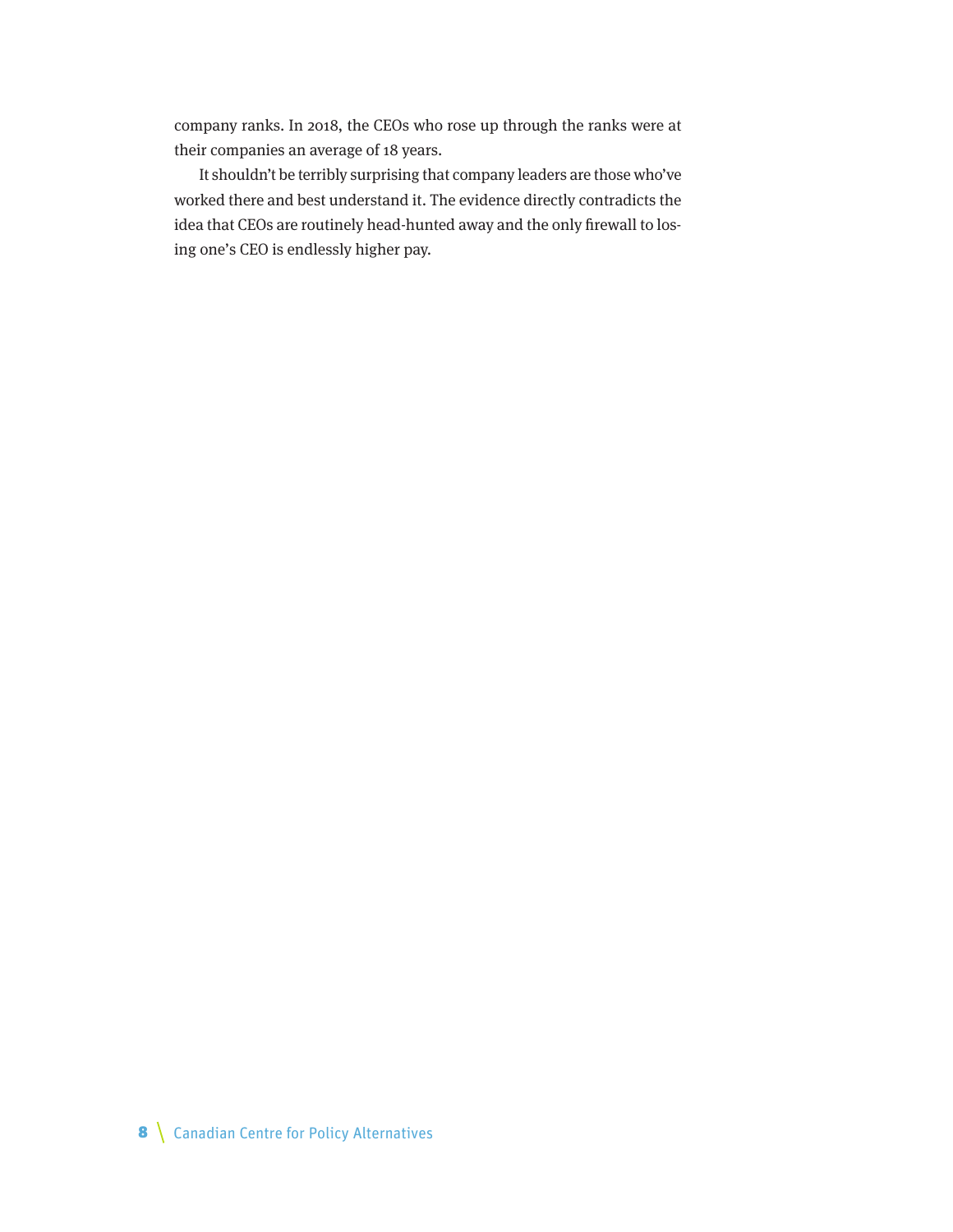# Composition and Taxation of CEO Pay

Outside of year-end bonuses or sales commissions, most people receive almost all of their annual pay in wages or salaries. For top CEOs, base salaries make up a relatively small share of overall compensation, with the rest paid out in the form of company stock (or options to buy more of it in the future) and other cash bonuses related to stock prices.

As shown in Figure 3, only 10% of top-100 CEO pay came from a salary in 2018, down from 14% in 2008. Another 8% of their pay was in the form of super-charged pensions worth on average \$1.3 million a year in retirement.<sup>6</sup>

If we subtract out base salary, pension and other compensation, we can see that an average of 79% of CEO pay comes from bonuses that are almost always tied to the company's stock price. As stocks rise, the value of all these bonuses goes up. When the stock price falls, so does the CEO's income, but not by much. Complicated formulas virtually guarantee that CEOs get almost all their variable pay irrespective of their company's stock performance. These and other factors make stock-based compensation difficult to rationalize.

First, CEOs cannot control the price of company stock. A bull run might pull a stock up even if the company is not doing great. Or, the stock could be dragged down, along with those of competitors in the same sector, by events unrelated to performance. U.S. sanctions against Iran might drive up the price of oil, for example, which would increase the stock prices of Can-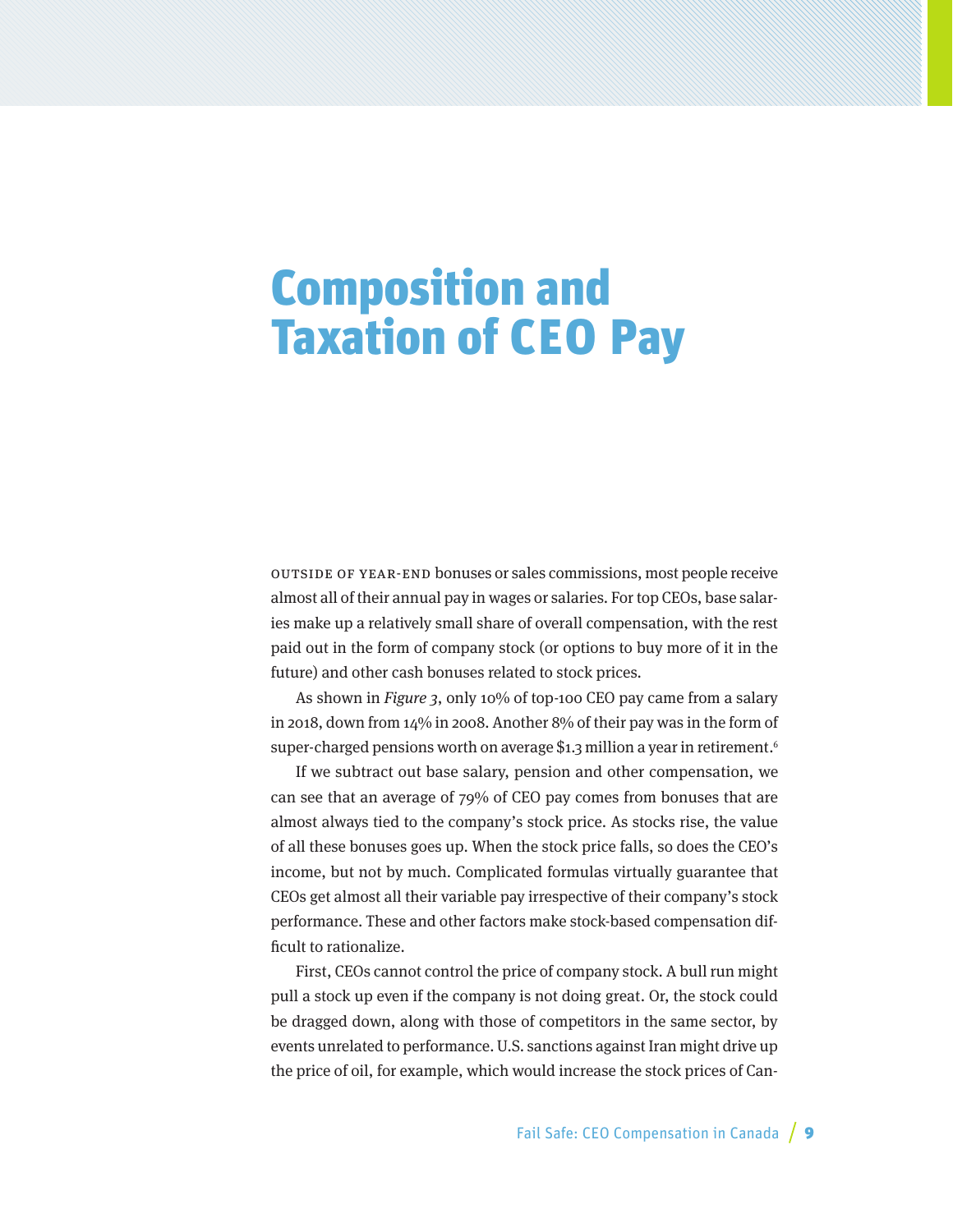#### **Figure 3** Breakdown Top-100 CEO Compensation, 2018



**Source** Canadian Centre for Policy Alternatives, company proxy circulars, and author's calculations.

adian oil sands companies even as production falters. CEOs didn't cause these events to happen, yet almost four fifths of their income somehow depends on them and other short-term impacts on stock prices.

The place of stock options in overall CEO pay is also important to note. Currently, CEOs pay tax on only 50% of the value of stock option–based compensation. The vast majority of working Canadians, on the other hand, pay tax on every dollar they make in wages or salaries. It's no wonder the socalled stock option deduction has grown increasingly controversial, with the Liberal government promising to make reforms in the near future.

The use of stock options as a portion of CEO pay dropped between 2013 and 2014, as shown in Figure 4. Levels stayed relatively low for the next two years, possibly in response to the Liberal's 2015 election platform promise—net yet kept—to close the stock option tax loophole if elected to government. The 2019 federal budget committed to cap the stock option deduction rather than cancel it outright.7

When stock options declined as a share of overall CEO pay in 2014, the share of straight shares went up. But by 2018, being paid in shares had also fallen out of favour, to be replaced by cash bonuses, which represented 43% of total CEO compensation.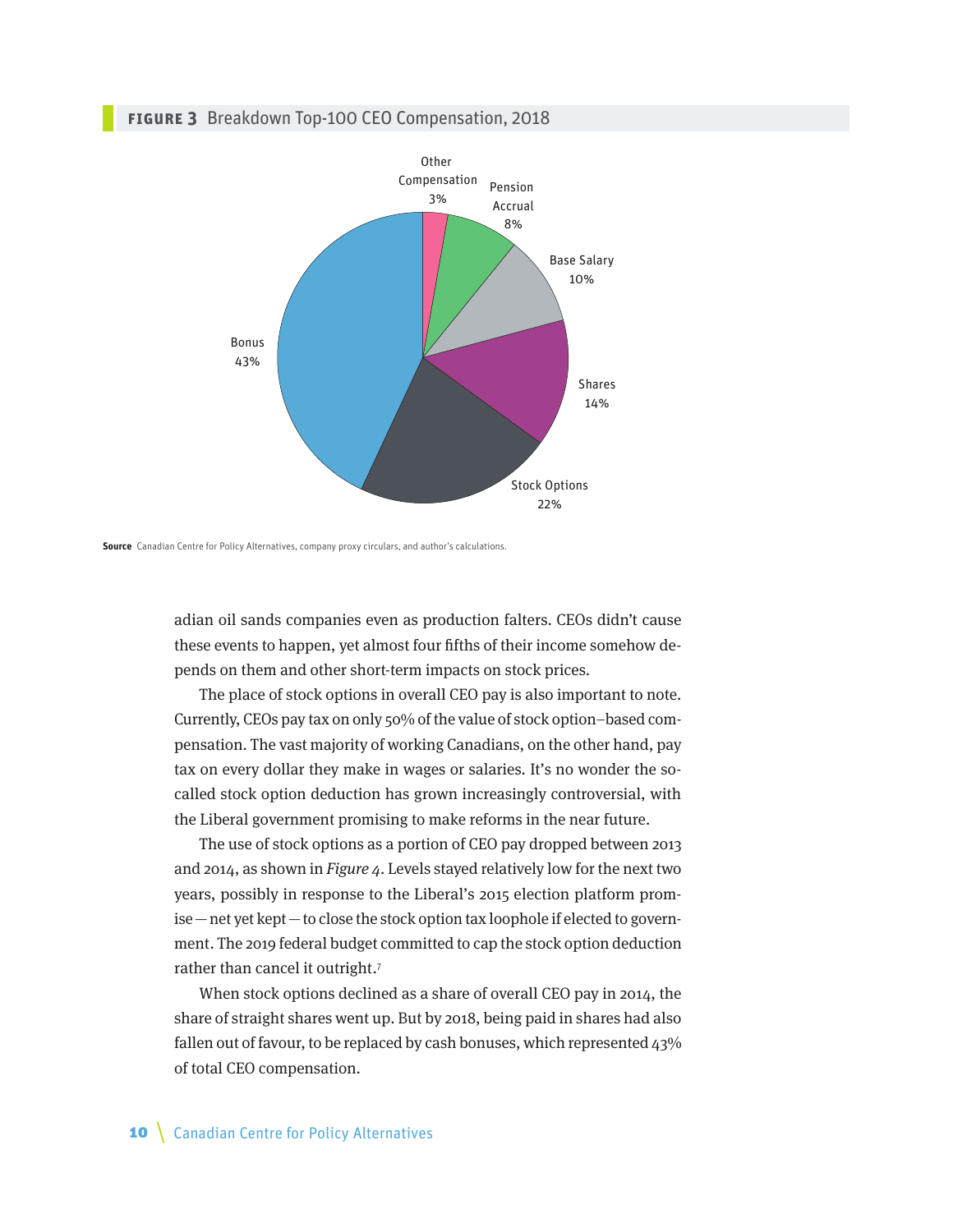

#### **Figure 4** Composition of CEO Pay by Type Since 2018

**Source** CCPA CEO reports, company proxy circulars and author's calculations.

Regardless of the mix, the government could address excessive CEO compensation through tax reform. On top of ending preferential taxation of stock options, the federal government could:

- eliminate the dividend gross-up and tax credit, which credits shareholders (including company CEOs) on their personal tax return for taxes paid on company profits;
- eliminate the partial inclusion of capital gains, which taxes profits from the sale of stock or property at 50% the normal income tax rate; and
- significantly increase income taxes on extremely high salaries.

All of these tax reforms were recommended in the 2019 Alternative Federal Budget and many have been taken up as priorities for this government and by federal opposition parties.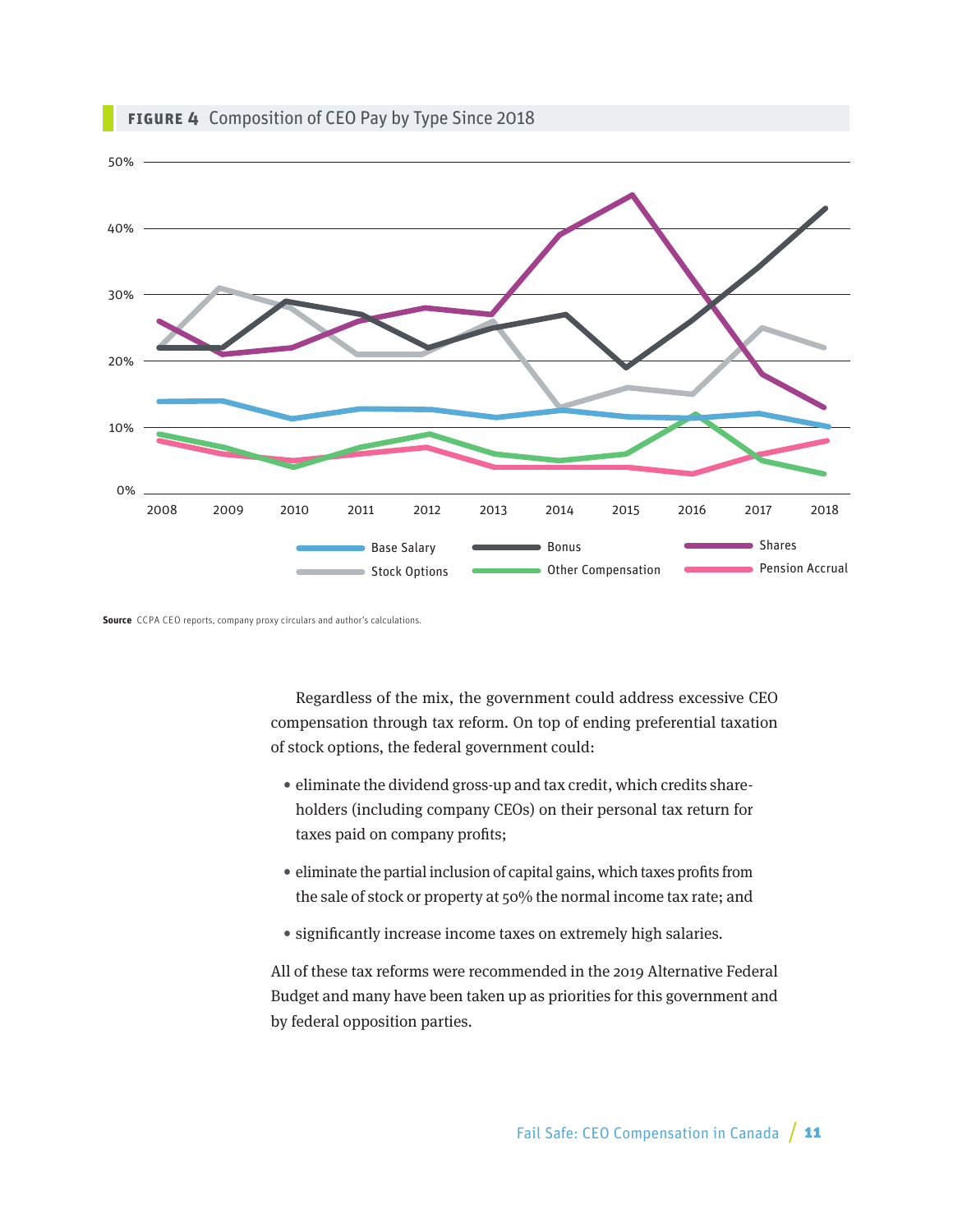# C-suite Payrolls and Company Performance

Excessive corporate pay isn't limited to the CEO chair but extends through other top positions at major companies. For the first time, this report collected compensation data for so-called named executive officers—Chief Financial Officers, Chief Operations Officers, etc.—and compared it to company performance and income taxes paid.<sup>8</sup> The results were enlightening.

We found that in some cases, executive (C-suite) payrolls have become so large that they are a major factor in company losses. Among profitable companies, C-suite compensation can exceed the value of a company's income tax payments.

Unlike personal income taxes, corporate income taxes can be negative if a company has lost money that fiscal year. In that situation, a company can retroactively apply its losses to previous, profitable years going back a maximum of 20 years, in which case the federal government reimburses the company for its net losses in the current tax year.

Since it would be unfair to judge a company's performance on one year's worth of profits or losses, the values in Table 1 are a five-year average. We also use the cash value of income taxes paid to better reflect the amount companies actually paid, on average, between 2014 and 2018.9

We found that of the 134 companies on the TSX/S&P Composite Index with market capitalization above \$2 billion,<sup>10</sup> 26 lost money over the 2014–18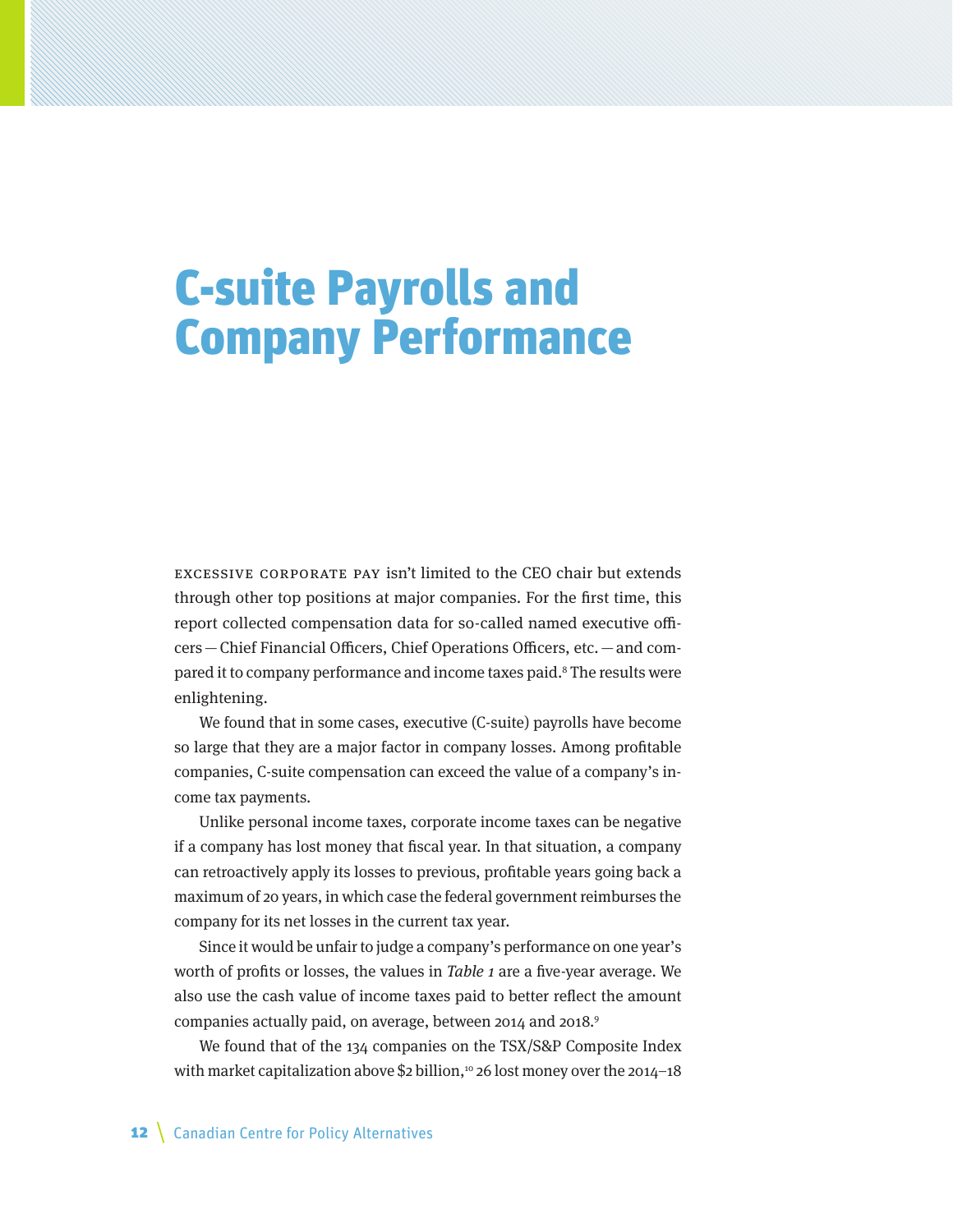### **TABLE 1** C-suite Payroll (2018) vs. Average Pre-tax Losses (2014–2018) \$mil CDN

| Company                            | <b>C-suite Payroll</b><br>(2018) | <b>Avg Income Taxes</b><br>Paid (Received)<br>$(2014 - 2018)$ | <b>Avg Pre-tax Loss</b><br>(2014–2018) | <b>C-suite Payroll as</b><br><b>Proportion of Loss</b> | <b>C-suite Payroll</b><br>Decile (10=top) |
|------------------------------------|----------------------------------|---------------------------------------------------------------|----------------------------------------|--------------------------------------------------------|-------------------------------------------|
| <b>SSR Mining Inc</b>              | \$9                              | \$11                                                          | $-$ \$7                                | 125%                                                   | 2                                         |
| Altagas Ltd                        | \$22                             | \$29                                                          | $-$ \$28                               | 80%                                                    | 8                                         |
| Shopify Inc. Class A               | \$36                             | \$0                                                           | $-$ \$46                               | 79%                                                    | 10                                        |
| Pretium Resources Inc              | \$10                             | $-$ \$1                                                       | $-514$                                 | 71%                                                    | 3                                         |
| Cott Corp                          | \$16                             | \$5                                                           | $-$ \$23                               | 71%                                                    | 6                                         |
| Canopy Growth Corp                 | \$10                             | \$0                                                           | $-$16$                                 | 62%                                                    | 3                                         |
| <b>Endeavour Mining Corp</b>       | \$20                             | \$17                                                          | $-$ \$43                               | 47%                                                    | $\overline{7}$                            |
| <b>Blackberry Ltd</b>              | \$146                            | $-$ \$122                                                     | $-$ \$352                              | 42%                                                    | 10                                        |
| Husky Energy Inc                   | \$19                             | \$176                                                         | $-$ \$57                               | 34%                                                    | $\overline{7}$                            |
| Iamgold Corp                       | \$11                             | \$36                                                          | $-$ \$43                               | 25%                                                    | 4                                         |
| Enerplus Corp                      | \$11                             | $-55$                                                         | $-$ \$59                               | 19%                                                    | 4                                         |
| Gibson Energy Inc                  | \$13                             | \$24                                                          | $-576$                                 | 18%                                                    | 5                                         |
| <b>B2Gold Corp</b>                 | \$19                             | \$31                                                          | $-$116$                                | 17%                                                    | $\overline{7}$                            |
| Cameco Corp                        | \$15                             | \$105                                                         | $-$104$                                | 15%                                                    | 6                                         |
| Cenovus Energy Inc                 | \$21                             | \$224                                                         | $-$156$                                | 13%                                                    | 7                                         |
| <b>Barrick Gold Corp</b>           | \$29                             | \$589                                                         | $-$ \$262                              | 11%                                                    | 9                                         |
| Pan American Silver Corp           | \$10                             | \$47                                                          | $-$ \$98                               | 10%                                                    | 3                                         |
| Empire Co Ltd Class A              | \$18                             | \$91                                                          | $-$ \$191                              | 9%                                                     | $\overline{7}$                            |
| Kinross Gold Corp                  | \$14                             | \$191                                                         | $-$ \$384                              | 4%                                                     | 5                                         |
| Encana Corp                        | \$24                             | $-$106$                                                       | $-5769$                                | 3%                                                     | 8                                         |
| <b>Crescent Point Energy Corp</b>  | \$34                             | \$0.1                                                         | $-$1,105$                              | 3%                                                     | 9                                         |
| <b>Bombardier Inc Class B</b>      | \$30                             | \$130                                                         | $-$1,709$                              | 2%                                                     | 9                                         |
| <b>Bausch Health Companies Inc</b> | \$31                             | \$168                                                         | $-$1,981$                              | 2%                                                     | 9                                         |
| Yamana Gold Inc                    | \$13                             | \$73                                                          | $-$1,024$                              | 1%                                                     | 5                                         |
| Onex Corp                          | \$3                              | \$253                                                         | $-$ \$886                              | 0%                                                     | $\mathbf{1}$                              |
| Goldcorp Inc                       | \$0                              | \$165                                                         | $-$2,892$                              | 0%                                                     | $\mathbf{1}$                              |

**Source** Company proxy circulars, annual reports and author's calculations. Income taxes paid are cash income taxes paid.

period. For a third of these 26 companies, C-suite payroll in 2018 cost at least 40% of the average pre-tax losses over the previous five years.

Shopify, for example, pays its executives an eyewatering \$36 million a year, yet its average loss over the past five years was \$46 million. Blackberry's C-suite is the most expensive on the TSX/S&P Composite Index, even while its average losses over the past five years amount to \$352 million a year. We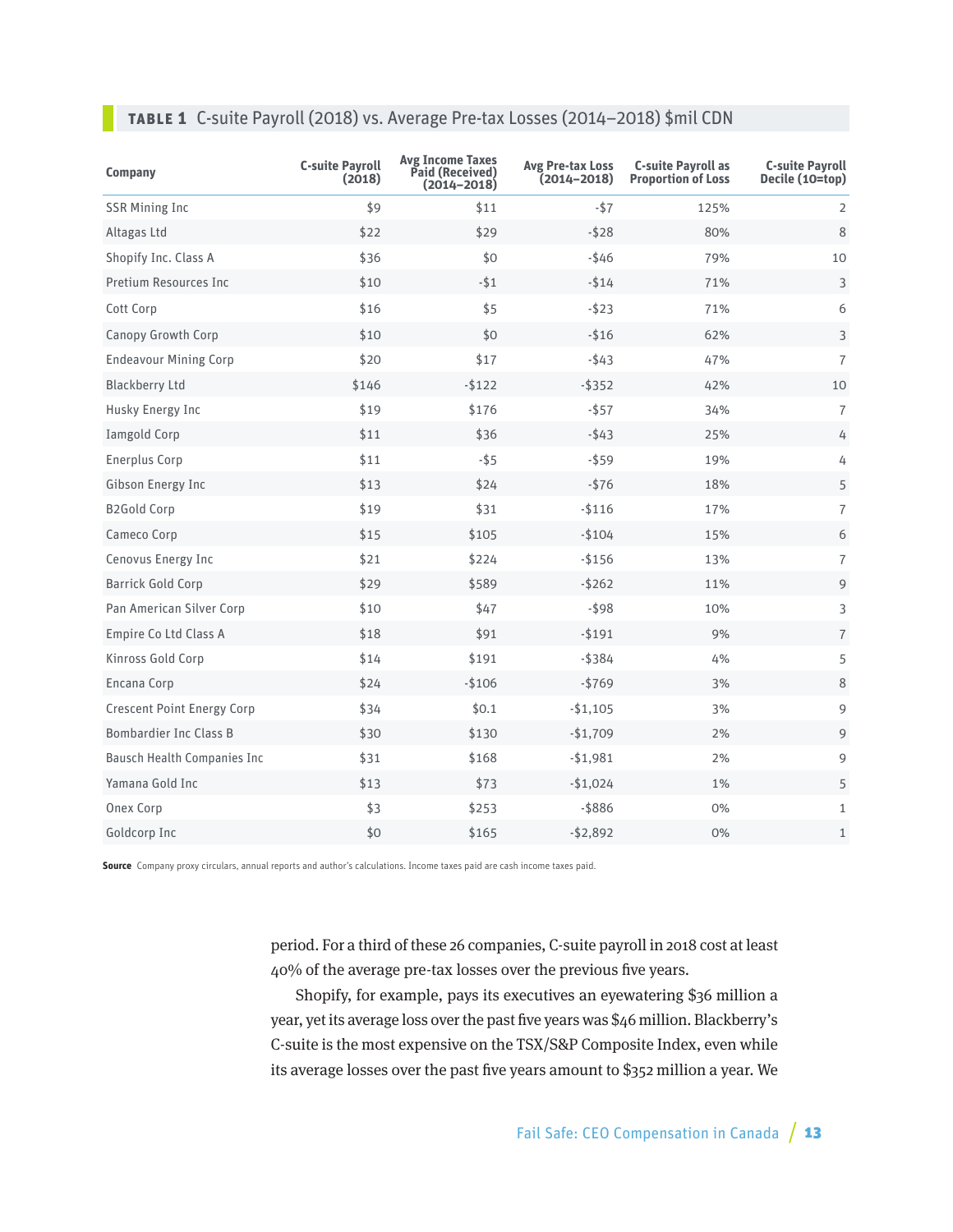| <b>Company</b>                      | <b>C-suite Payroll</b><br>(2018) | <b>Avg Income Taxes Paid</b><br>(Received)<br>$(2014 - 2018)$ | <b>Avg Pre-tax Profit</b><br>(Loss)<br>$(2014 - 2018)$ | <b>C-suite Payroll Decile</b><br>$(10=top)$ |
|-------------------------------------|----------------------------------|---------------------------------------------------------------|--------------------------------------------------------|---------------------------------------------|
| Element Fleet Management Corp       | \$44                             | \$26                                                          | \$15                                                   | 10                                          |
| Air Canada                          | \$25                             | \$6                                                           | \$594                                                  | 8                                           |
| Hydro One Ltd                       | \$21                             | \$20                                                          | \$836                                                  | $\overline{7}$                              |
| Canadian Natural Resources Ltd      | \$18                             | $-$ \$125                                                     | \$1,966                                                | $\overline{7}$                              |
| Gildan Activewear Inc               | \$18                             | \$12                                                          | \$458                                                  | 6                                           |
| Algonquin Power & Utilities Corp    | \$14                             | \$8                                                           | \$128                                                  | 5                                           |
| Maple Leaf Foods Inc                | \$12                             | \$7                                                           | \$74                                                   | 4                                           |
| <b>Wheaton Precious Metals Corp</b> | \$11                             | \$1                                                           | \$164                                                  | 4                                           |
| PrairieSky Royalty Ltd              | \$9                              | \$9                                                           | \$99                                                   | 3                                           |
| Seven Generations Energy Ltd        | \$9                              | \$1                                                           | \$293                                                  | 3                                           |
| Capital Power Corp                  | \$9                              | \$5                                                           | \$181                                                  | $\overline{2}$                              |
| <b>Ivanhoe Mines Ltd</b>            | \$7                              | \$0                                                           | \$180                                                  | $\overline{2}$                              |
| OceanaGold Corp                     | \$7                              | \$2                                                           | \$160                                                  | $\mathbf{1}$                                |
| Descartes Systems Group Inc         | \$6                              | \$4                                                           | \$33                                                   | 1                                           |

#### **TABLE 2** C-suite Payroll (2018) vs. Average Income Taxes Paid (2014–2018) \$mil CDN

**Source** Company proxy circulars, annual reports and author's calculations. Income taxes paid are cash income taxes paid.

make no judgment as to why these and the other firms in Table 1 are not profitable, but the numbers do significantly undercut the idea that C-suite compensation is based on performance.

Of the remaining 108 S&P/TSX Composite Index companies that made money on average over the past five years, 14 paid their executives more than they paid in income taxes on average over the same period. Put another way, 13% of profitable companies on the index paid more to their C-suite than they paid in corporate income taxes. In some cases, companies managed to get governments to pay them back their past income taxes despite being profitable. Air Canada, Maple Leaf Foods and Hydro One are among those firms that paid more to their C-suite executives than what they paid in corporate income taxes averaged over the past five years.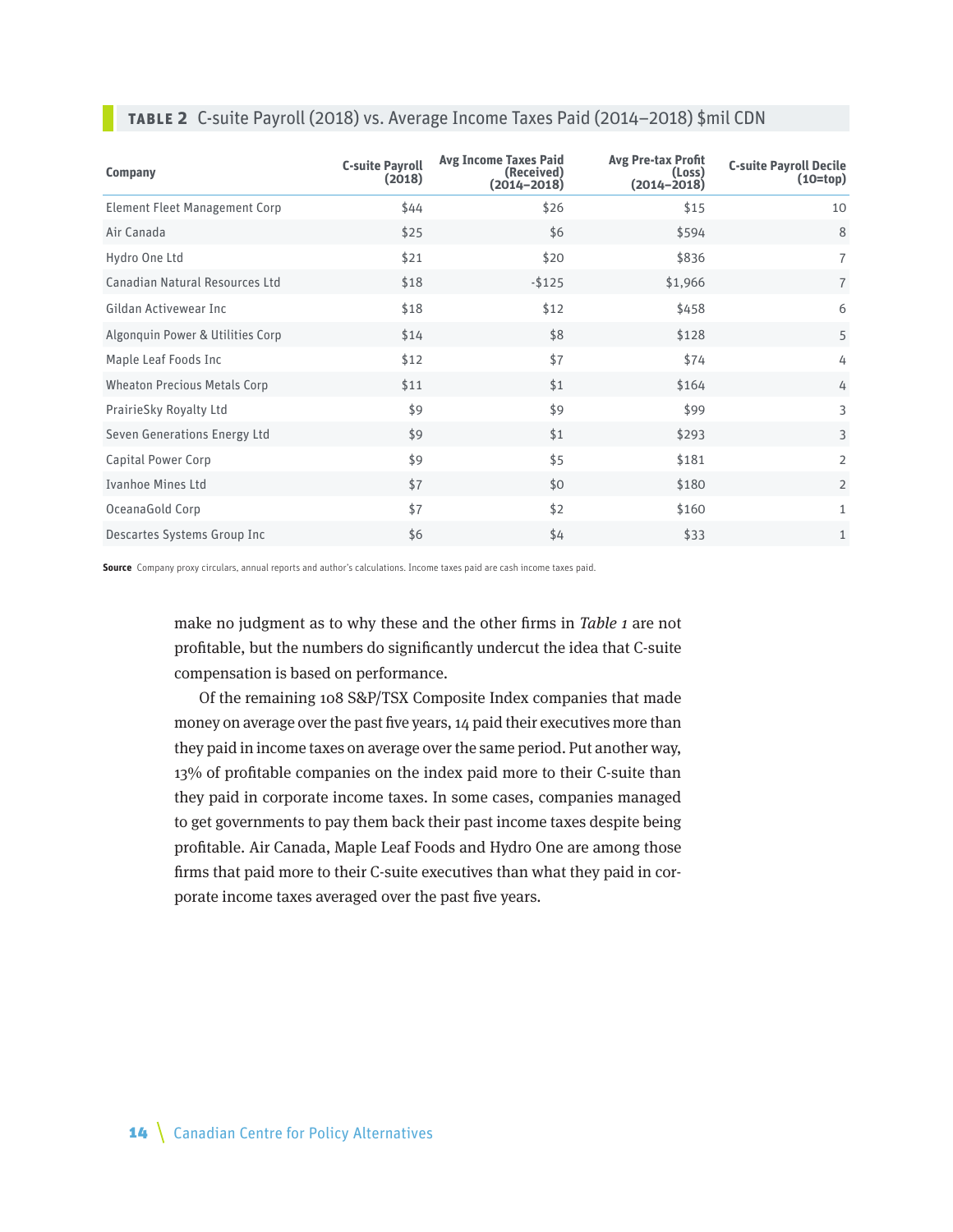## Conclusion

THE VAST GAP between excessive CEO compensation and average incomes in Canada is growing larger and more difficult to rationalize with each passing year. Canadian companies are earning money and seeing profits, even in this period of relatively slow growth, but that money is not reaching workers. Instead, wealth continues to concentrate at the very top while average incomes are barely keeping up with inflation.

The Canadian Centre for Policy Alternatives has long called for tax reform as one, relatively simple means of correcting gross imbalances in income in Canada. Government promises to close the stock option deduction, which appear to have affected the composition of CEO pay, have not yet been met. In any case, companies can merely shift what they would have paid their CEOs in stock options to pure stock or cash bonuses instead, which can come with additional tax perks that keep overall compensation in the stratosphere.

During the last election, the NDP and Green Party advocated restricting another expensive tax loophole—the partial inclusion of capital gains—to help reduce the massive gap between top and average incomes. The 2019 Alternative Federal Budget estimated that closing the entire list of tax loopholes benefiting exclusively Canada's wealthiest people would raise \$18 billion a year—money that could be put toward a national pharmacare program, free post-secondary tuition or national child care.<sup>11</sup>

Restricting the tax incentives for executive pay is also possible on the corporate side. Canada should follow the United States in not allowing com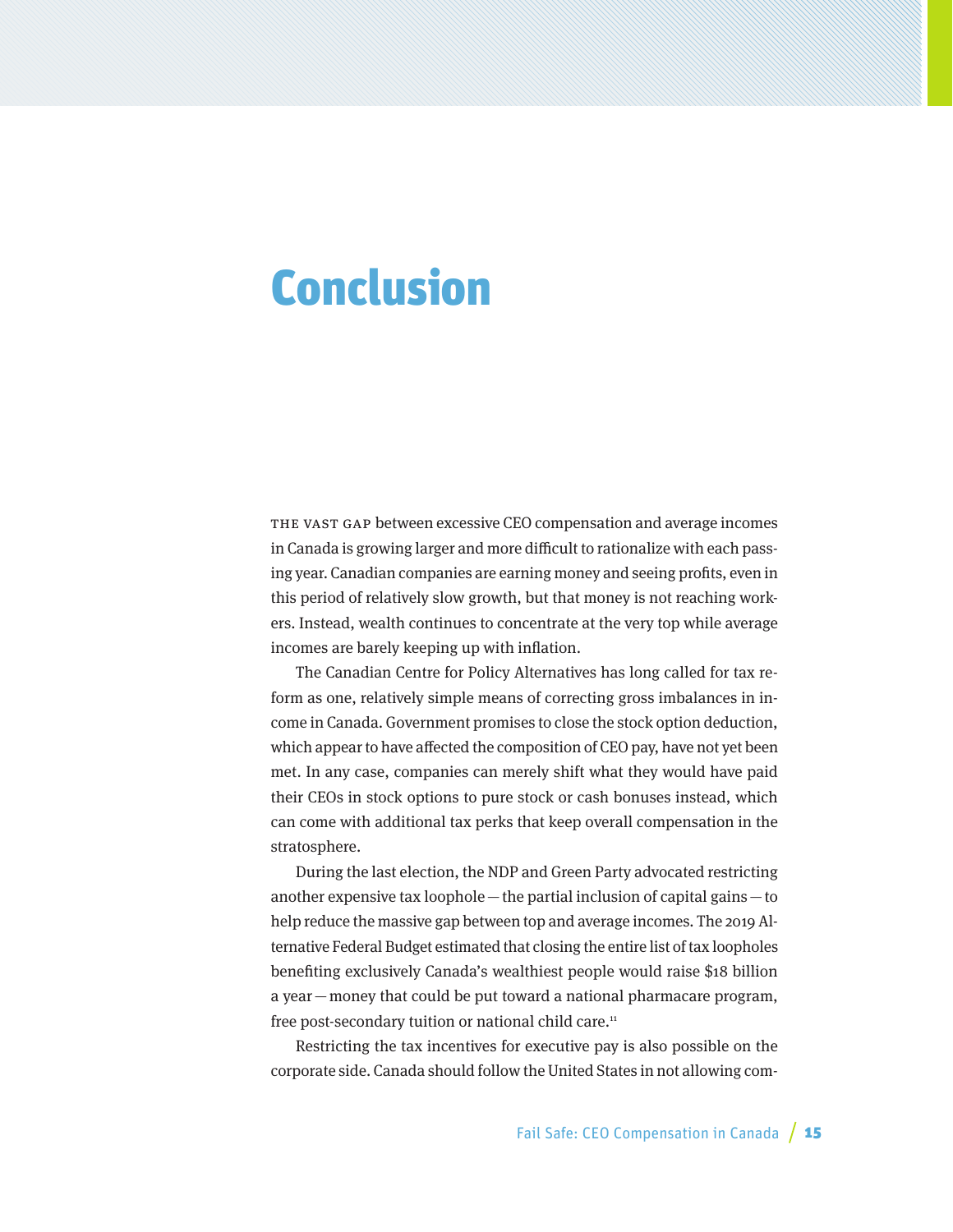panies to write off compensation totalling more than \$1 million for any particularly employee on their corporate taxes. All payments over \$1 million in whatever form should be taxable at the applicable corporate income tax rate. The million-dollar mark is roughly the average base salary for the richest CEOs, which sat at \$1.2 million in 2018. Even at this high threshold, most C-suite executives would be excluded.

The longer-term solution to extreme CEO compensation will lie in a more thorough reform of the tax system that doesn't just target single items like tax loopholes, but which updates the entire system with the intention of fighting inequality. Executive pay is reaching an extreme point where it can be a risk even to company profitability. And total C-suite pay can exceed total corporate income taxes paid by some companies—a situation made possible by declining corporate tax rates and increasing executive pay.

While limiting CEO pay is important, so is addressing wage gains for the average worker. Unemployment has been below 7% since September 2014, a relatively low amount for Canada that should be putting more upward pressure on salaries and wages than we've seen. Wage gains since June 2019 are promisingly high, but they are small consolation for workers who continue to see the spoils of their labour go to pad already bloated CEO and C-suite incomes.12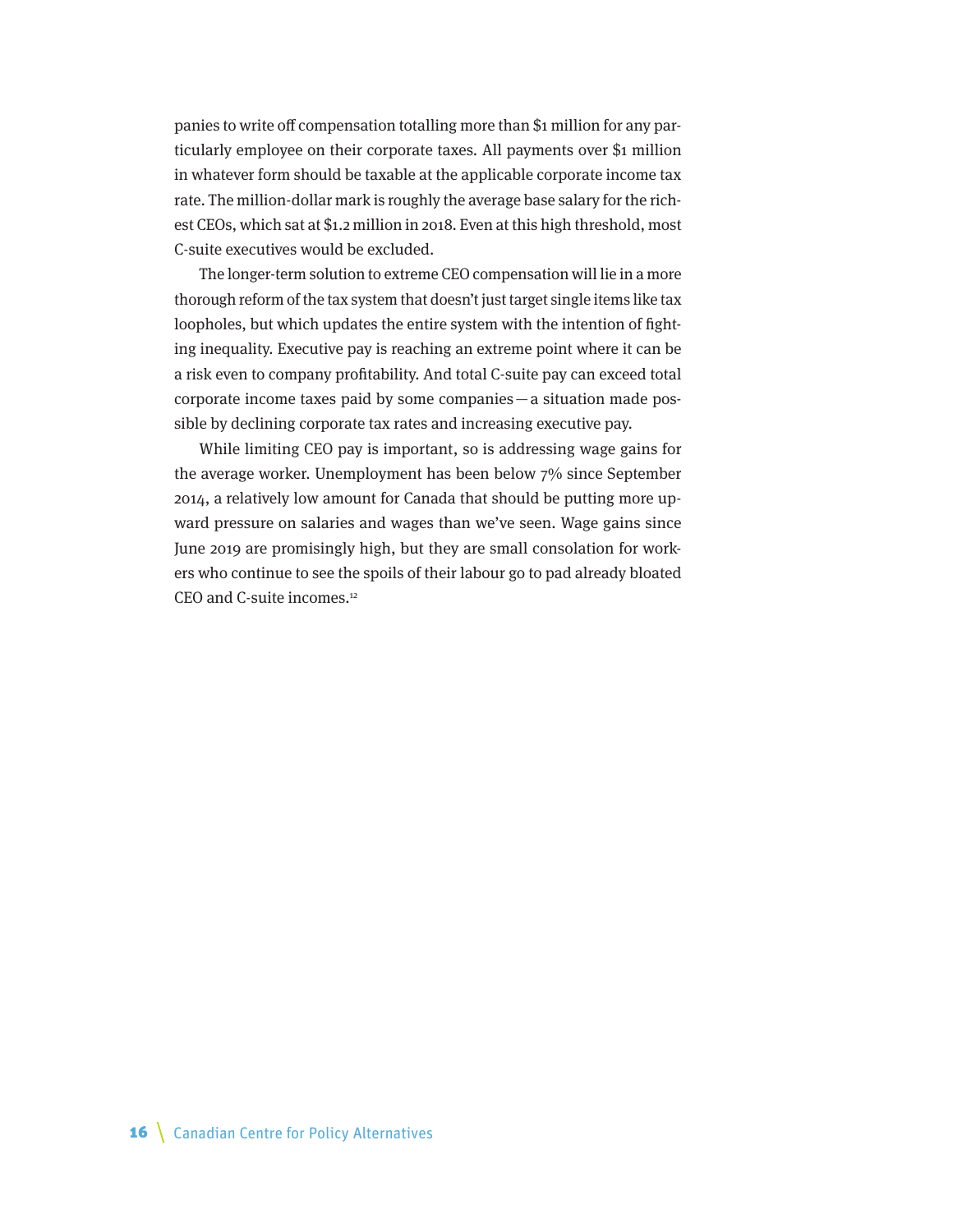# Appendix

### **Table 3** Canada's Richest 100 CEOs (2018 \$CDN)

| <b>Name</b>              | Company                               | <b>Position</b>                                               | Salary    | Share-based<br><b>Awards</b> | Option-<br><b>Awards</b> | Non-equity<br>based Incentive Plan<br>Compensation | <b>Pension</b>           | <b>Value Compensation</b> | <b>Total</b><br><b>All Other Compensation</b><br>2018 |
|--------------------------|---------------------------------------|---------------------------------------------------------------|-----------|------------------------------|--------------------------|----------------------------------------------------|--------------------------|---------------------------|-------------------------------------------------------|
| John Chen*               | <b>Blackberry Ltd</b>                 | <b>Executive Chair and Chief</b><br><b>Executive Officer</b>  |           | 1,295,700 137,732,910        | $\qquad \qquad -$        | 2,936,315                                          |                          |                           | 17,816 141,982,741                                    |
| <b>Helena Foulkes</b>    | Hudson's Bay Co                       | <b>Chief Executive Officer</b>                                |           | 1,555,014 19,590,923         | 1,672,059                | 5,735,911                                          | 119,570                  | 749,008                   | 29,422,486                                            |
| Donald J. Walker *       | Magna International<br>Inc.           | <b>Chief Executive Officer</b>                                | 421,103   | 9,251,298                    | 6,167,532                | 10,011,874                                         | $\overline{\phantom{m}}$ | 156,780                   | 26,008,586                                            |
| Jochen Tilk *            | Nutrien Ltd                           | <b>Executive Chair</b>                                        | 891,766   | 2,796,388                    | 2,796,388                | 2,521,260                                          | 203,828                  | 16,782,793                | 25,992,421                                            |
| Daniel Schwartz *        | <b>Restaurant Brands</b><br>Intl Inc  | CEO                                                           |           | 1,036,560 21,171,055         | $\qquad \qquad -$        | 2,016,510                                          | $\qquad \qquad -$        | 112,848                   | 24,336,974                                            |
| Joseph C. Papa *         | <b>Bausch Health</b><br>Companies Inc | Chief Executive Officer                                       | 1,943,550 | 9,516,822                    | 2,591,031                | 4,926,899                                          | $\overline{\phantom{m}}$ | 121,677                   | 19,099,978                                            |
| James C. Smith *         |                                       | Thomson-Reuters Corp President and Chief Executive<br>Officer | 2,073,120 | 5,701,099                    | 5,701,084                | 5,363,576                                          | (119, 204)               | 48,681                    | 18,768,356                                            |
| <b>Scott Saxberg</b>     | <b>Crescent Point Energy</b><br>Corp  | <b>Former President and Chief</b><br><b>Executive Officer</b> | 387,563   | 1,851,042                    | 1,053,000                |                                                    |                          | 15,314,874                | 18,606,479                                            |
| Ronald J. Mittelstaedt * |                                       | Waste Connections Inc Chief Executive Officer and<br>Chairman |           | 1,226,559 14,602,245         | $\qquad \qquad -$        | 1,852,851                                          |                          | 59,436                    | 17,741,091                                            |
| Chuck Magro *            | Nutrien Ltd                           | President & CEO                                               | 1,600,000 | 4,968,850                    | 4,968,867                | 4,412,800                                          | 700,883                  | 49,984                    | 16,701,385                                            |
| John L. Thornton *       | <b>Barrick Gold Corp</b>              | <b>Executive Chairman</b>                                     | 3,239,250 |                              | $\qquad \qquad -$        | 12,613,640                                         | 485,888                  | 323,917                   | 16,662,694                                            |
| Doug Suttles *           | Encana Corp                           | President & Chief Executive<br>Officer                        | 1,425,270 | 8,061,547                    | 2,687,181                | 2,966,343                                          |                          | 384,599                   | 15,524,940                                            |
| <b>Linda Hasenfratz</b>  | Linamar Corp                          | <b>Chief Executive Officer</b>                                | 642,921   | 2,261,484                    | $\qquad \qquad -$        | 11,080,086                                         | 3,500                    | 1,449,073                 | 15,437,064                                            |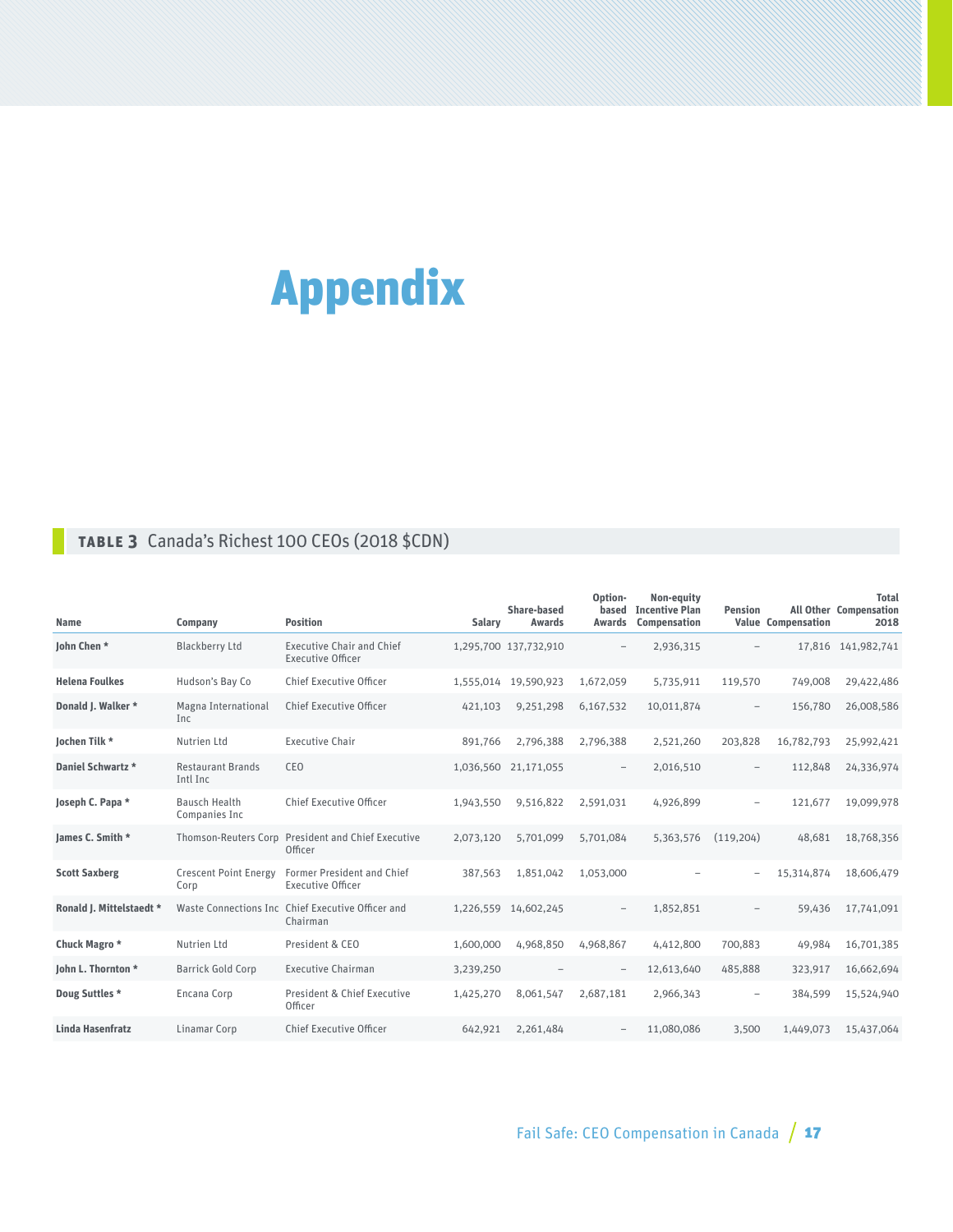| Name                      | Company                                                                | <b>Position</b>                                                      | Salary    | <b>Share-based</b><br><b>Awards</b> | Option-<br>Awards        | Non-equity<br>based Incentive Plan<br>Compensation | <b>Pension</b>           | <b>Value Compensation</b> | <b>Total</b><br><b>All Other Compensation</b><br>2018 |
|---------------------------|------------------------------------------------------------------------|----------------------------------------------------------------------|-----------|-------------------------------------|--------------------------|----------------------------------------------------|--------------------------|---------------------------|-------------------------------------------------------|
| <b>Bharat Masrani</b>     | <b>Toronto Dominion</b><br>Bank                                        | <b>Group President and Chief</b><br>Executive Officer, TD Bank Group | 1,334,988 | 5,571,720                           | 4,644,337                | 2,079,000                                          | 1,596,800                | 89,220                    | 15,316,065                                            |
| <b>Steven W. Williams</b> | Suncor Energy Inc                                                      | Chief Executive Officer                                              | 1,465,577 | 5,065,942                           | 4,933,692                | 3,061,000                                          | 100,800                  | 162,396                   | 14,789,407                                            |
| <b>David McKay</b>        | Royal Bank Of Canada                                                   | President and chief executive<br>officer                             | 1,500,000 | 7,095,040                           | 1,773,760                | 3,175,300                                          | 901,000                  | 44,877                    | 14,489,977                                            |
| <b>Serge Godin</b>        | CGI Group Inc Class A                                                  | Founder and Executive Chairman<br>of the Board                       |           | 1,375,000 10,596,113                |                          | 1,848,643                                          | $\overline{\phantom{a}}$ | 55,397                    | 13,875,153                                            |
| Alain Bellemare *         | Bombardier Inc<br>Class B                                              | <b>President and Chief Executive</b><br>Officer                      | 1,447,038 | 3,600,621                           | 3,600,621                | 3,665,406                                          | 26,562                   | 1,434,210                 | 13,774,457                                            |
| <b>Bradley Nullmeyer</b>  | <b>Element Fleet</b><br>Management Corp                                | Former Chief Executive Officer                                       | 91,146    |                                     |                          |                                                    |                          | 13,223,691                | 13,314,837                                            |
| <b>Robert A. Mionis *</b> | Celestica Inc                                                          | <b>President and Chief Executive</b><br>Officer                      | 1,230,915 | 9,329,040                           | $\qquad \qquad -$        | 1,169,369                                          | 171,827                  | 1,362,026                 | 13,263,177                                            |
| <b>Brian J. Porter</b>    | <b>Bank Of Nova Scotia</b>                                             | <b>President and Chief Executive</b><br>Officer                      | 1,200,000 | 6,000,000                           | 1,500,000                | 2,500,000                                          | 2,048,000                | 2,990                     | 13,250,990                                            |
| <b>Roy Gori</b>           | Manulife Financial<br>Corp                                             | President and CEO                                                    | 1,423,033 | 4,592,515                           | 1,968,221                | 4,097,602                                          | 644,300                  | 260,673                   | 12,986,344                                            |
| <b>Frank Hasenfratz</b>   | Linamar Corp                                                           | Chairman of the Board                                                | 446,064   |                                     | $\overline{\phantom{0}}$ | 11,031,959                                         |                          | 1,424,463                 | 12,902,486                                            |
| R. Jeffrey Orr            | Power Financial Corp                                                   | <b>President and Chief Executive</b><br>Officer                      | 4,661,000 | 2,761,870                           | 2,546,250                |                                                    | 2,150,000                | 480,952                   | 12,600,072                                            |
| <b>Darren Entwistle</b>   | <b>Telus Corp</b>                                                      | <b>President and Chief Executive</b><br>Officer                      | 1,375,000 | 9,644,535                           | $\overline{\phantom{a}}$ | 669,798                                            | 742,000                  | 131,883                   | 12,563,216                                            |
| <b>Russell Girling</b>    | <b>TC Energy Corp</b>                                                  | President & CEO                                                      | 1,362,508 | 3,800,000                           | 3,800,000                | 2,406,264                                          | 1,120,000                | 13,625                    | 12,502,397                                            |
| <b>Keith E. Creel</b>     | Canadian Pacific<br>Railway Ltd                                        | <b>President and Chief Executive</b><br>Officer                      | 1,453,595 | 4,369,757                           | 2,519,163                | 3,148,551                                          | 452,209                  | 543,332                   | 12,486,607                                            |
| Al Monaco *               | Enbridge Inc                                                           | President & Chief Executive<br>Officer                               | 1,403,571 | 4,212,154                           | 2,634,995                | 3,295,305                                          | 737,253                  | 64,995                    | 12,348,272                                            |
| Sean Boyd *               | Agnico-Eagle Mines<br>Ltd                                              | Vice-Chairman and Chief<br><b>Executive Officer</b>                  | 1,750,717 | 5,815,384                           | $\qquad \qquad -$        | 4,181,714                                          | 549,125                  | 25,524                    | 12,322,463                                            |
| N. Murray Edwards         | <b>Ensign Energy</b><br>Services Inc/Canadian<br>Natural Resources Ltd | Chairman/Executive Chair                                             | 1         | 503,800                             | 2,799,950                | 8,369,275                                          | $\overline{\phantom{0}}$ | 425,432                   | 12,098,458                                            |
| George A. Cope            | <b>BCE Inc</b>                                                         | President and CEO, BCE and Bell<br>Canada                            | 1,400,000 | 5,156,250                           | 1,718,750                | 2,814,000                                          | 756,840                  | 168,602                   | 12,014,442                                            |
| <b>Stephen G. Wetmore</b> | Canadian Tire Corp<br>Class A                                          | President and CEO                                                    | 1,500,000 | 8,999,545                           |                          | 1,063,762                                          |                          | 361,181                   | 11,924,488                                            |
| <b>Calin Rovinescu</b>    | Air Canada                                                             | <b>President and Chief Executive</b><br>Officer                      | 1,400,000 | 2,800,000                           | 2,800,000                |                                                    | 3,524,850 1,027,000      |                           | 11,551,850                                            |
| <b>Joe Natale</b>         | Rogers<br>Communications<br>Class B                                    | <b>President and Chief Executive</b><br>Officer                      | 1,270,865 | 3,750,158                           | 3,750,013                | 1,963,487                                          | 684,217                  | 130,853                   | 11,549,593                                            |
| Tobias Lutke *            | Shopify Inc. Class A                                                   | CEO                                                                  | 759,798   | 5,182,924                           | 5,183,430                |                                                    |                          |                           | 11,126,153                                            |
| Jim Jarrell               | Linamar Corp                                                           | President & Chief Operating<br>Officer                               | 499,600   | $\qquad \qquad -$                   | 2,171,000                | 7,404,037                                          | 3,500                    | 1,003,992                 | 11,082,129                                            |
| Donald R. Lindsay         | <b>Teck Resources Ltd</b>                                              | President and CEO                                                    | 1,607,500 | 2,967,500                           | 2,973,500                | 2,466,300                                          | 695,000                  | $\overline{\phantom{a}}$  | 10,709,800                                            |
| Mark S. Little            | Suncor Energy Inc                                                      | President and Chief Operating<br>Officer                             | 915,000   | 2,579,400                           | 2,512,063                | 1,450,000                                          | 2,996,300                | 68,700                    | 10,521,463                                            |
| Glenn J. Chamandy *       | Gildan Activewear Inc President and CEO                                |                                                                      | 1,554,840 | 6,219,347                           | $\overline{\phantom{a}}$ | 2,332,260                                          | 72,987                   | 144,582                   | 10,324,016                                            |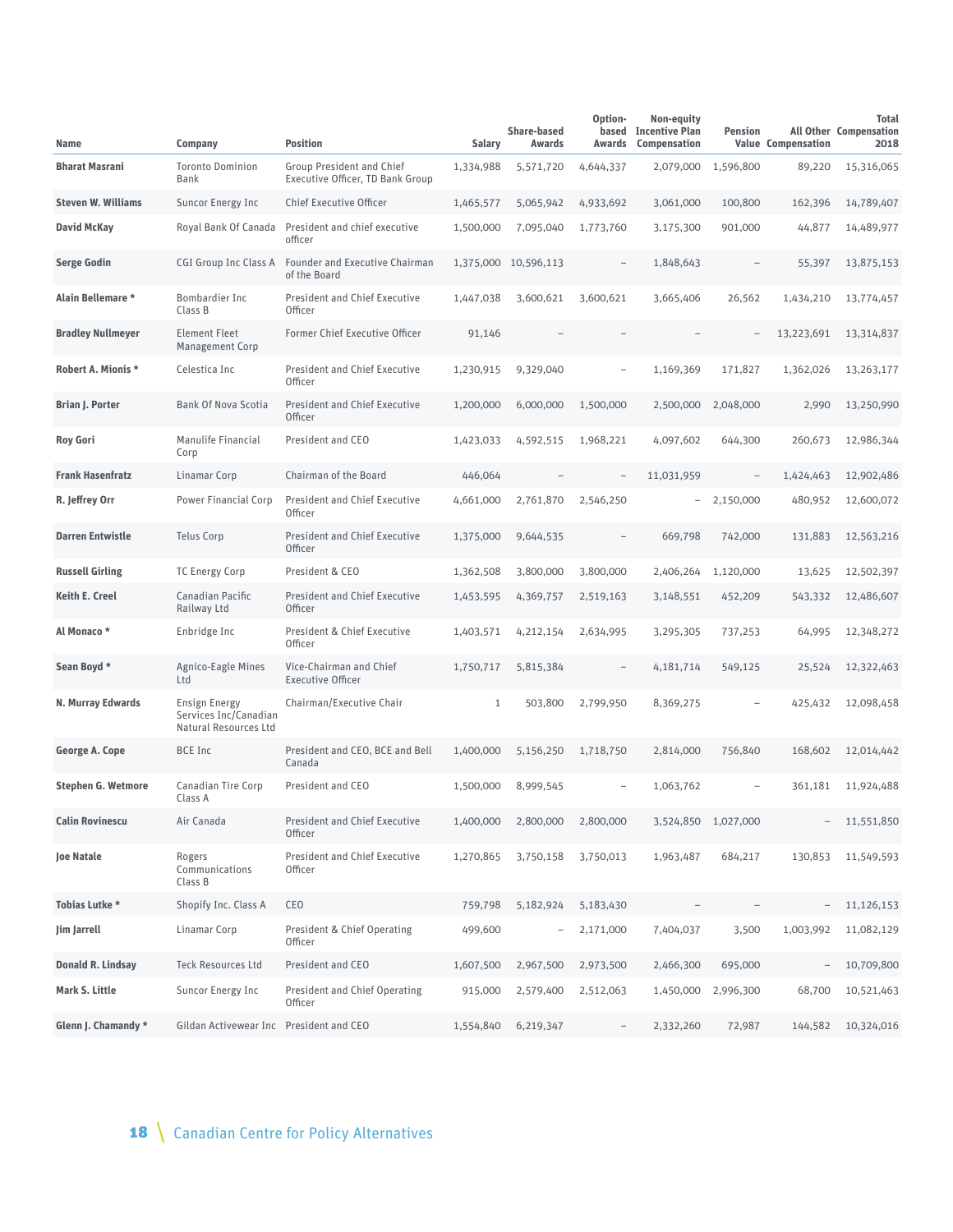| Name                              | Company                                             | <b>Position</b>                                                                                                                       | Salary    | Share-based<br>Awards | Option-<br>Awards        | Non-equity<br>based Incentive Plan<br>Compensation | <b>Pension</b>           | <b>Value Compensation</b> | <b>Total</b><br><b>All Other Compensation</b><br>2018 |
|-----------------------------------|-----------------------------------------------------|---------------------------------------------------------------------------------------------------------------------------------------|-----------|-----------------------|--------------------------|----------------------------------------------------|--------------------------|---------------------------|-------------------------------------------------------|
| <b>Darryl White</b>               | <b>Bank Of Montreal</b>                             | Chief Executive Officer                                                                                                               | 1,000,000 | 4,506,250             | 1,158,750                | 1,980,000                                          | 1,476,234                | 3,000                     | 10,124,234                                            |
| <b>Victor Dodig</b>               | Canadian Imperial<br><b>Bank of Commerce</b>        | CEO                                                                                                                                   | 1,000,000 | 5,115,661             | 1,278,915                | 2,131,524                                          | 520,000                  | 2,250                     | 10,048,350                                            |
| Luc Jobin                         | Canadian National<br>Railway Co                     | Former President and Chief<br><b>Executive Officer</b>                                                                                | 348,219   | 4,263,432             | 2,700,480                | $\equiv$                                           | 340,546                  | 2,098,534                 | 9,751,211                                             |
| <b>Daniel Jauernig</b>            | <b>Element Fleet</b><br><b>Management Corp</b>      | <b>Former Acting Chief Executive</b><br>Officer                                                                                       | 421,166   | 1,083,000             | 361,093                  |                                                    | $\overline{\phantom{0}}$ | 7,851,078                 | 9,716,337                                             |
| Dean A. Connor                    | Sun Life Financial Inc                              | President & Chief Executive<br>Officer                                                                                                | 1,100,000 | 4,500,028             | 1,500,001                | 2,200,000                                          | 400,833                  | 11,997                    | 9,712,859                                             |
| Irwin D. Simon                    | Aphria Inc.                                         | Interim CEO                                                                                                                           | 397,201   | 901,500               | 7,953,595                | 325,000                                            |                          |                           | 9,577,296                                             |
| <b>Brian McManus</b>              | Stella-Jones Inc                                    | President and CEO                                                                                                                     | 750,000   | 7,592,000             | $\overline{a}$           | 1,200,000                                          | $\overline{\phantom{0}}$ | 13,250                    | 9,555,250                                             |
| Mark J. Barrenechea *             | Open Text Corp                                      | Vice Chair, Chief Executive Officer<br>and Chief Technology Officer                                                                   | 1,230,915 | 4,585,434             | 1,823,770                | 1,569,417                                          |                          | 48,150                    | 9,257,686                                             |
| <b>Barry V. Perry</b>             | Fortis Inc                                          | <b>President and Chief Executive</b><br>Officer                                                                                       | 1,300,000 | 3,900,000             | 1,300,000                | 1,713,000                                          | 460,750                  | 406,730                   | 9,080,480                                             |
| Jerry Fowden *                    | Cott Corp                                           | <b>Executive Chairman and former</b><br><b>Chief Executive Officer</b>                                                                | 1,210,937 | 6,202,614             | 490,746                  | 1,101,951                                          | $\overline{\phantom{0}}$ | 37,076                    | 9,043,325                                             |
| Jay S. Hennick *                  | Colliers International/<br><b>FirstService Corp</b> | Chairman and Chief Executive<br>Officer/Founder and Chairman                                                                          | 2,307,123 |                       |                          | 6,640,107                                          |                          |                           | 8,946,631                                             |
| <b>Louis Vachon</b>               | National Bank Canada                                | <b>President and Chief Executive</b><br>Officer                                                                                       | 1,125,015 | 3,375,000             | 1,687,503                | 1,890,000                                          | 788,000                  | 4,768                     | 8,870,286                                             |
| John Floren                       | Methanex Corp                                       | President & CEO                                                                                                                       | 1,148,750 | 2,177,130             | 2,159,404                | 2,770,000                                          | 277,997                  | 319,122                   | 8,852,403                                             |
| José Boisjoli                     | <b>BRP Inc</b>                                      | President and CEO                                                                                                                     | 1,067,093 |                       | 4,495,284                | 2,384,953                                          | 839,000                  | 1,167                     | 8,787,497                                             |
| <b>Brian Hannasch</b>             | Alimentation Couche-<br>Tard Inc                    | <b>President and Chief Executive</b><br><b>Officer</b>                                                                                | 1,748,260 | 3,205,878             | 1,386,906                | 1,704,553                                          | 723,294                  | $\overline{\phantom{0}}$  | 8,768,991                                             |
| <b>Mark Davis</b>                 | Chemtrade Logistics<br>Income Fund                  | CEO                                                                                                                                   | 839,167   | 6,250,000             | $\overline{a}$           | 1,185,000                                          | 350,000                  | 64,215                    | 8,688,382                                             |
| <b>George D. Schindler</b>        | CGI Group Inc Class A                               | <b>President and Chief Executive</b><br><b>Officer</b>                                                                                | 1,210,938 | 2,797,802             | 2,508,117                | 1,947,121                                          | 3,209                    | 100,950                   | 8,568,137                                             |
| Rafael Ashkenazi *                | Stars Group Inc                                     | Director and Chief Executive<br>Officer of The Stars Group and<br><b>Chief Executive Officer of Stars</b><br><b>Interactive Group</b> | 1,287,518 | 3,224,666             |                          | 3,856,978                                          |                          | 187,642                   | 8,556,802                                             |
| <b>Charles Brindamour</b>         | <b>Intact Financial Corp</b>                        | Chief Executive Officer                                                                                                               | 1,229,423 | 5,227,500             | $\overline{\phantom{0}}$ | 1,584,009                                          | 475,910                  |                           | 8,516,842                                             |
| Jean-Jacques Ruest                | Canadian National<br>Railway Co                     | <b>President and Chief Executive</b><br>Officer                                                                                       | 873.383   | 2,508,845             | 2,052,555                | 1,577,598                                          | 1,449,000                | 24,034                    | 8,485,415                                             |
| <b>Alain Bédard</b>               | <b>TFI International Inc.</b>                       | President and CEO                                                                                                                     | 1,703,846 | 922,078               | 922,078                  | 3,962,107                                          | 553,200                  | 105,162                   | 8,168,470                                             |
| Sébastien de Montessus<br>$\star$ | <b>Endeavour Mining</b><br>Corp                     | <b>CEO</b> and President                                                                                                              | 1,230,915 | 3,681,101             | $\overline{\phantom{a}}$ | 1,846,373                                          | $\overline{\phantom{a}}$ | 1,389,475                 | 8,147,863                                             |
| <b>Henry Buckley</b>              | Uni-Select Inc                                      | Former President and Chief<br><b>Executive Officer</b>                                                                                | 679,949   | 519,660               | 519,660                  | $\qquad \qquad -$                                  | 82,206                   | 6,338,809                 | 8,140,284                                             |
| J. Paul Rollinson *               | Kinross Gold Corp                                   | President and CEO                                                                                                                     | 1,329,647 | 3,084,783             | 771,195                  | 1,902,726                                          | 598,341                  | 291,071                   | 7,977,765                                             |
| Galen G. Weston                   | George Weston Ltd                                   | Chairman and CEO of the<br>Corporation                                                                                                | 1,180,000 | 3,146,744             | 1,573,339                | 1,963,063                                          |                          | 65,409                    | 7,928,555                                             |
| <b>Robert J. Peabody</b>          | Husky Energy Inc                                    | President & Chief Executive<br>Officer                                                                                                | 1,528,750 | 3,431,528             | 846,703                  | 1,738,000                                          | 168,163                  | 171,132                   | 7,884,275                                             |
| <b>Richard Kruger</b>             | Imperial Oil Ltd                                    | Chairman, president and chief<br>executive officer                                                                                    | 1,164,834 | 3,800,610             | $\overline{\phantom{a}}$ |                                                    | 1,359,844 (1,254,381)    | 2,799,146                 | 7,870,053                                             |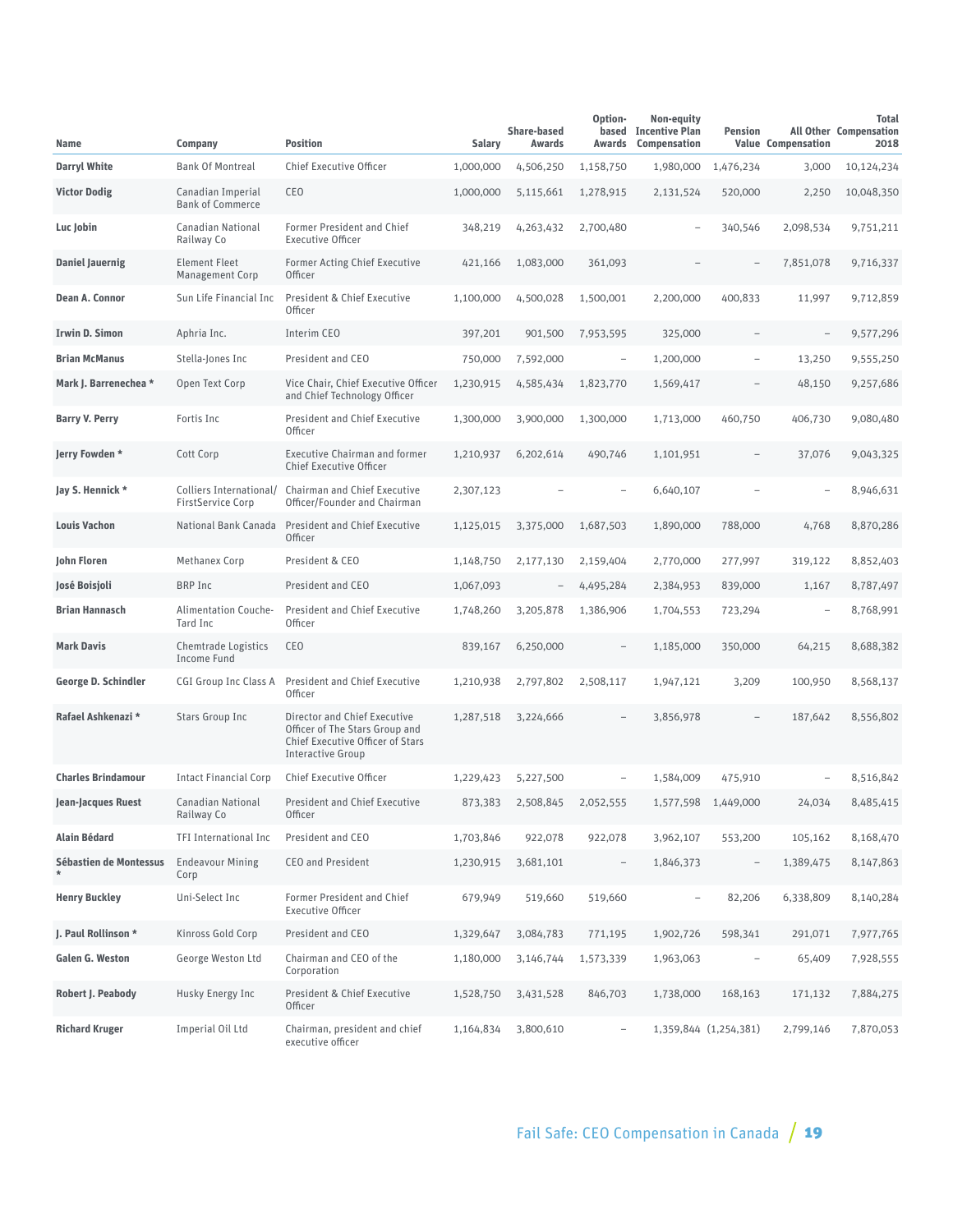| Name                       | Company                                             | <b>Position</b>                                                                                                     | Salary    | <b>Share-based</b><br>Awards | Option-<br>Awards        | Non-equity<br>based Incentive Plan<br>Compensation | <b>Pension</b>           | <b>Value Compensation</b> | <b>Total</b><br><b>All Other Compensation</b><br>2018 |
|----------------------------|-----------------------------------------------------|---------------------------------------------------------------------------------------------------------------------|-----------|------------------------------|--------------------------|----------------------------------------------------|--------------------------|---------------------------|-------------------------------------------------------|
| <b>André Desmarais</b>     |                                                     | Power Corp of Canada Deputy Chairman, President and<br>/ Power Financial Corp Co-Chief Executive Officer            | 1,225,000 | 277,513                      | 4,451,260                | 1,500,000                                          | (336,000)                | 642,638                   | 7,760,412                                             |
| <b>Bradley Shaw</b>        | <b>Inc Class B</b>                                  | Shaw Communications Chief Executive Officer                                                                         | 2,000,000 | 974,050                      | 133,200                  | 3,896,200                                          | (180, 500)               | 751,223                   | 7,574,173                                             |
| <b>Clive Johnson</b>       | <b>B2Gold Corp</b>                                  | President and CEO                                                                                                   | 1,200,000 | 2,700,000                    | $\qquad \qquad -$        | 3,600,000                                          | $\overline{\phantom{0}}$ | 5,450                     | 7,505,450                                             |
| <b>François Olivier</b>    | Transcontinental Inc<br>Class A                     | <b>President and Chief Executive</b><br>Officer                                                                     | 1,035,869 | 3,118,211                    | ÷                        | 2,441,940                                          | 182,044                  | 502,074                   | 7,280,137                                             |
| Jeffrey R. Carney          | IGM Financial Inc                                   | <b>President and Chief Executive</b><br>Officer, IGM Financial and IG<br>Wealth Management                          | 1,254,667 | 1,132,500                    | 1,575,765                | 2,843,485                                          | 320,100                  | 134,845                   | 7,261,362                                             |
| Jay Mehr                   | <b>Shaw Communications President</b><br>Inc Class B |                                                                                                                     | 1,320,000 | 575,575                      | 111,000                  | 2,302,300                                          | 2,854,500                | 80,554                    | 7,243,929                                             |
| Paul Desmarais Jr.         | / Power Financial Corp Officer                      | Power Corp of Canada Chairman and Co-Chief Executive                                                                | 1,225,000 | 278,125                      | 4,451,260                | 1,500,000                                          | (732,000)                | 507,249                   | 7,229,635                                             |
| <b>Tim S. McKay</b>        | Canadian Natural<br>Resources Ltd                   | President                                                                                                           | 583,334   |                              | 2,236,875                | 4,319,179                                          | $\overline{\phantom{0}}$ | 78,820                    | 7,218,208                                             |
| Paul Conibear *            | Lundin Mining Corp                                  | Former CEO                                                                                                          | 723,860   |                              |                          |                                                    | $\overline{\phantom{0}}$ | 6,442,569                 | 7,166,429                                             |
| Jorge Ganoza Durant *      | <b>Fortuna Silver Mines</b><br>Inc                  | CEO                                                                                                                 | 777,420   | 4,060,724                    | 590,839                  | 567,517                                            |                          | 1,165,927                 | 7,162,426                                             |
| <b>Michael Dilger</b>      | Pembina Pipeline<br>Corp                            | President and CEO                                                                                                   | 1,029,167 | 2,205,000                    | 1,470,000                | 1,944,600                                          | 413,133                  | 69,303                    | 7,131,203                                             |
| <b>Paul Mahon</b>          | Great-West Lifeco Inc                               | <b>President and Chief Executive</b><br>Officer of Lifeco. Great-West Life.<br>London Life, CLFC and Canada<br>Life | 1,223,400 | 3,064,881                    | 911,934                  | 1,770,000                                          | (69, 286)                | 215,486                   | 7,116,415                                             |
| JR Shaw                    | Shaw Communications Executive Chair<br>Inc Class B  |                                                                                                                     | 1,200,000 |                              | $\overline{\phantom{0}}$ |                                                    | 7,311,150 (1,758,000)    | 293,390                   | 7,046,540                                             |
| Larry Richman              | Canadian Imperial<br><b>Bank of Commerce</b>        | Group Head, US Region,<br>President and CEO, CIBC Bank<br>USA                                                       | 1,326,640 | 3,071,715                    | 767,929                  | 1,645,562                                          | 209,000                  | 10,594                    | 7,031,440                                             |
| <b>Marc Parent</b>         | CAE Inc                                             | <b>President and Chief Executive</b><br>Officer                                                                     | 961,200   | 2,370,416                    | 1,126,080                | 1,695,370                                          | 596,000                  | 175,114                   | 6,924,180                                             |
| Jason W. Cohenour *        | Sierra Wireless Inc                                 | Former President and Chief<br><b>Executive Officer</b>                                                              | 361,469   | 1,543,666                    | ÷                        | 170,762                                            |                          | 4,840,752                 | 6,916,649                                             |
| <b>Tim Gitzel</b>          | Cameco Corp                                         | <b>President and Chief Executive</b><br>Officer                                                                     | 1,025,000 | 2,183,062                    | 1,455,454                | 1,784,000                                          | 318,300                  |                           | 6,765,816                                             |
| <b>Edward Sonshine</b>     | Riocan Reit                                         | CEO                                                                                                                 | 1,300,000 | 2,600,000                    | $\qquad \qquad -$        | 1,806,961                                          |                          | 1,000,000                 | 6,706,961                                             |
| Michael H. McCain          | Maple Leaf Foods Inc President and CEO              |                                                                                                                     | 1,137,412 | 2,370,165                    | 2,369,774                | 489,081                                            | 310,778                  | $\overline{\phantom{0}}$  | 6,677,209                                             |
| Kevin A. Neveu             | Precision Drilling Corp President and CEO           |                                                                                                                     | 1,037,280 | 2,750,701                    | 1,244,719                | 1,439,019                                          | $\qquad \qquad -$        | 199,330                   | 6,671,049                                             |
| Peter Marrone *            | Yamana Gold Inc                                     | <b>Executive Chairman</b>                                                                                           | 2,010,040 | 777,420                      | $\overline{\phantom{a}}$ | 2,826,009                                          | 725,407                  | 317,475                   | 6,656,352                                             |
| Eric R. La Flèche          | Metro Inc                                           | <b>President and Chief Executive</b><br>Officer                                                                     | 932,212   | 1,491,638                    | 899,758                  |                                                    | 1,025,733 2,226,000      | 5,387                     | 6,580,728                                             |
| Alexander J. Pourbaix      | Cenovus Energy Inc                                  | President & Chief Executive<br>Officer                                                                              | 1,000,000 | 2,249,993                    | 2,250,000                | 880,000                                            | 82,667                   | 95,825                    | 6,558,485                                             |
| <b>Alexandre L'Heureux</b> | WSP Global Inc                                      | President and CEO                                                                                                   | 1,100,000 | 2,419,935                    | 604,995                  | 2,126,300                                          | -                        | 291,000                   | 6,542,230                                             |
| Ravi Saligram *            | Ritchie Bros<br>Auctioneers Inc                     | Chief Executive Officer                                                                                             | 1,295,700 | 1,778,245                    | 1,758,674                | 1,474,999                                          |                          | 224,639                   | 6,532,257                                             |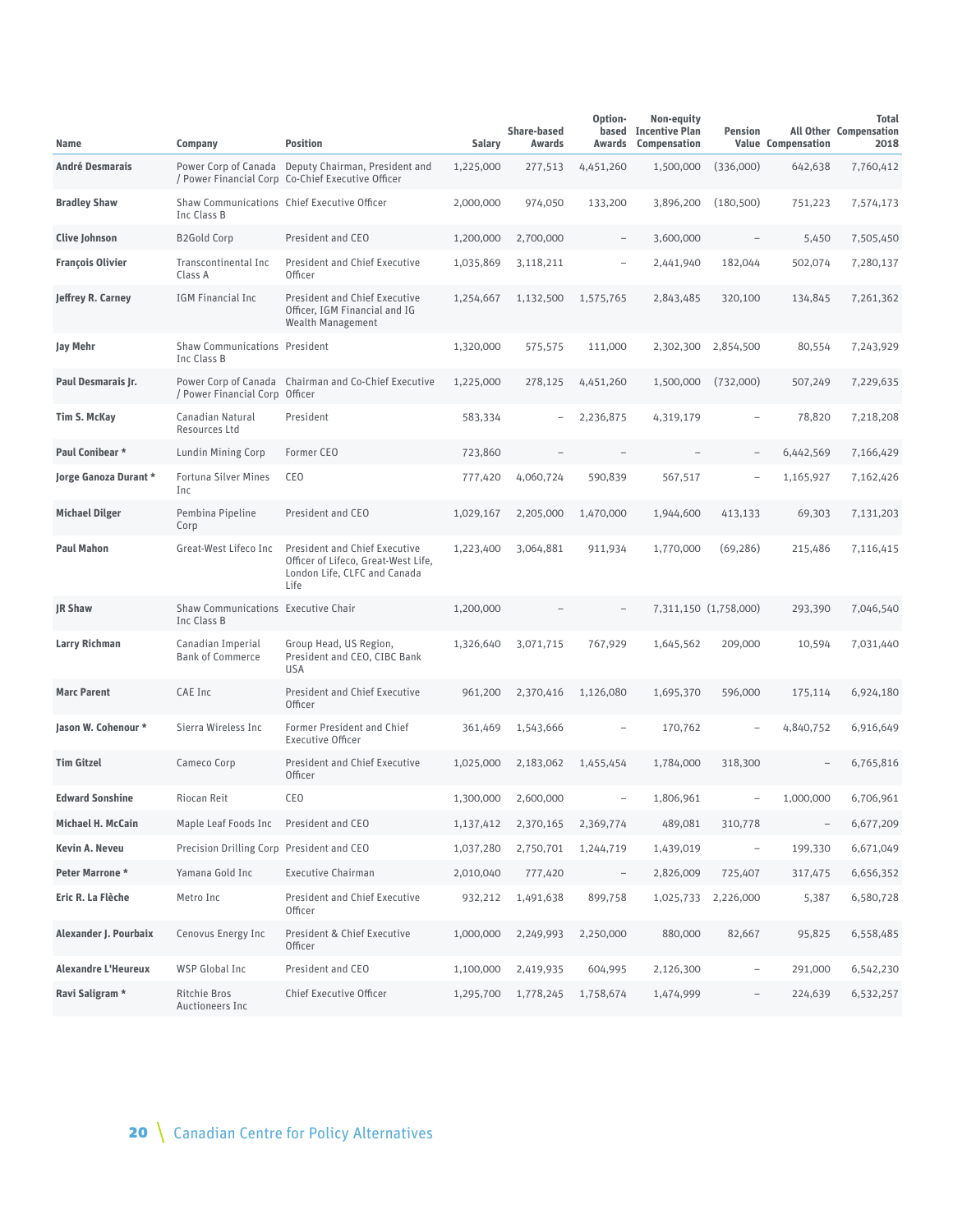| <b>Name</b>            | Company                                   | <b>Position</b>                                                        | <b>Salary</b> | Share-based<br>Awards    | Option-<br>based<br>Awards | Non-equity<br><b>Incentive Plan</b><br>Compensation | <b>Pension</b> | <b>Value Compensation</b> | <b>Total</b><br><b>All Other Compensation</b><br>2018 |
|------------------------|-------------------------------------------|------------------------------------------------------------------------|---------------|--------------------------|----------------------------|-----------------------------------------------------|----------------|---------------------------|-------------------------------------------------------|
| J. Bruce Flatt *       | <b>Brookfield Asset</b><br>Management Inc | Managing Partner and CEO                                               | 971,775       | $\overline{\phantom{0}}$ | 5,354,869                  |                                                     |                | 48,589                    | 6,375,233                                             |
| John G. Reid           | <b>Russel Metals Inc.</b>                 | President and CEO                                                      | 959,934       | 2,479,754                | 340,533                    | 2,140,021                                           | 12,702         | 416,550                   | 6,349,494                                             |
| <b>Barry McInerney</b> | IGM Financial Inc                         | <b>President and Chief Executive</b><br>Officer, Mackenzie Investments | 1,045,667     | 891,750                  | 594,261                    | 2,275,120                                           | 235,800        | 1,259,228                 | 6,301,826                                             |
| <b>Anthony Marino</b>  | Vermilion Energy Inc                      | <b>President and Chief Executive</b><br>Officer                        | 668,221       | 4,999,880                | $\qquad \qquad -$          | 500,000                                             | -              | 77,534                    | 6,245,635                                             |
| <b>Rod N. Baker</b>    | Great Canadian<br><b>Gaming Corp</b>      | <b>President and Chief Executive</b><br>Officer                        | 776,923       | 954,558                  | 3,678,782                  | 776,923                                             | 13,250         | 1,855                     | 6,202,291                                             |
| Dawn L. Farrell        | Transalta Corp                            | <b>President and Chief Executive</b><br>Officer                        | 1,000,000     | 1,760,000                | 440,000                    | 1,570,000                                           | 1,320,900      | 84,714                    | 6,175,614                                             |
| <b>Scott Balfour</b>   | Emera Inc                                 | <b>President and Chief Executive</b><br>Officer                        | 986,673       | 2,100,156                | 699,846                    | 1,668,000                                           | 634,000        | 35,993                    | 6,124,668                                             |
| Sarah R. Davis         | Loblaw Companies Ltd President            |                                                                        | 900,000       | 2,799,938                | 900,004                    | 1,403,719                                           | 42,500         | 58,884                    | 6,105,045                                             |
| Ammar Al-Joundi *      | Agnico-Eagle<br>Mines Ltd                 | President                                                              | 900,369       | 3,822,517                | $\qquad \qquad =$          | 1,025,421                                           | 288,869        | 26,524                    | 6,063,700                                             |

**\*** reported in US dollars, but converted to Canadian dollars for consistency.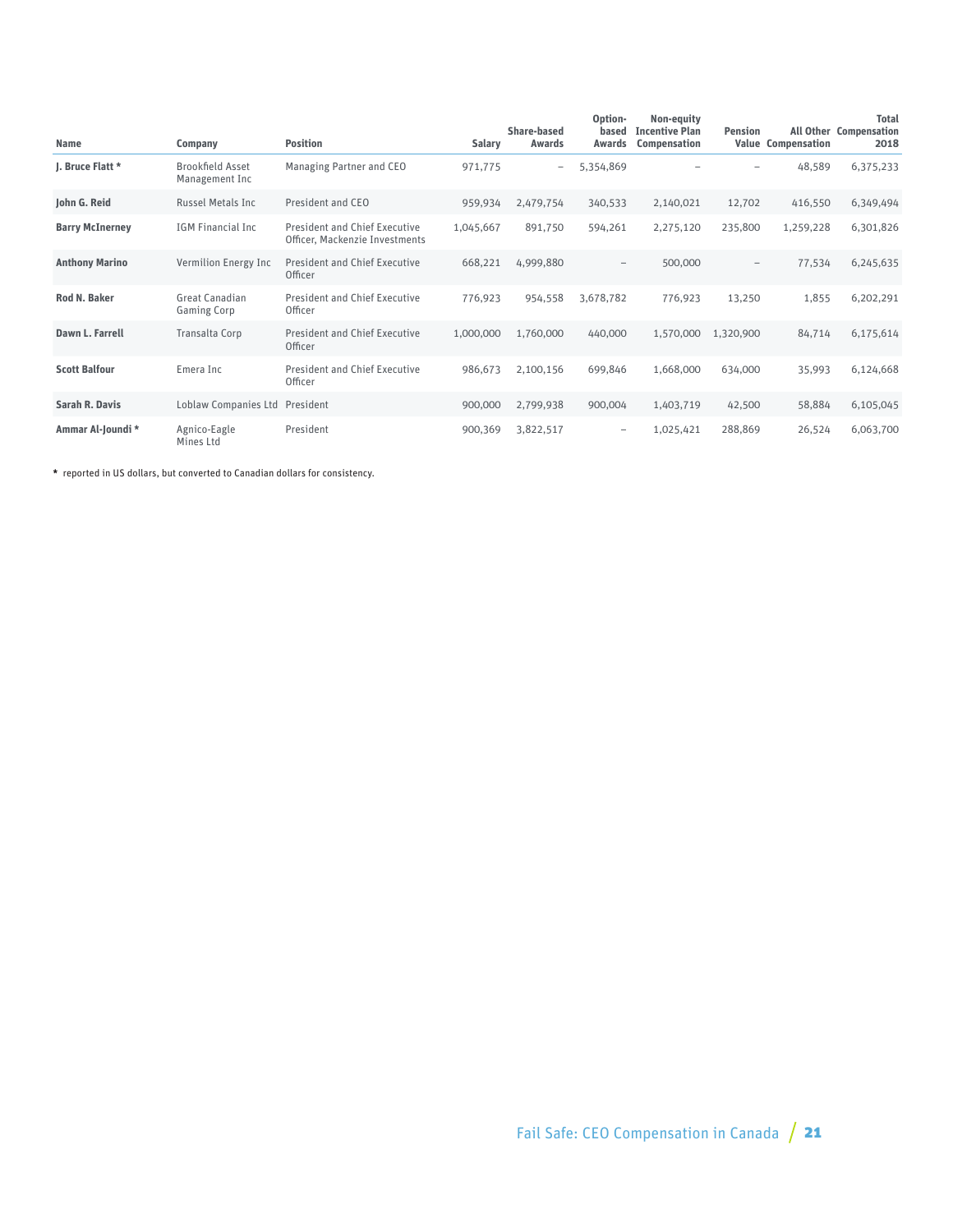## Notes

**1** The first of CCPA's CEO compensation reports was published in 2006. However, certain comparisons are only possible going back to 2008 because of changes that year in how stock options are valued (from their exercise to their award price) for the purposes of determining CEO pay. This shift to using the Black-Scholes option pricing model provided additional transparency of when options were being awarded, but with the trade-off that the final value of those options at exercise is not included. The exercise price will generally be higher than the award price given that CEOs can choose when to exercise their options.

**2** U.S. dollar reporting is converted to Canadian dollars using Bank of Canada average annual rates. For 2018 and 2017, conversion was done using the Bank of Canada's annual exchange rates (U.S. Dollar to Canadian dollar); prior to 2017 we used Statistics Canada Table 10-10-0009-01.

**3** Statistics Canada, Table 14-10-0204-01, Average weekly earnings by industry, annual

**4** Statistics Canada, Table 18-10-0005-01, Consumer Price Index, annual average, not seasonally adjusted.

**5** See Statistics Canada. Table 14-10-0106-01 Employment and unemployment rate, annual; Historical Labour Force Statistics, Catalogue 71-201, 1990 Annual.

**6** Company 2018 proxy circulars and author's calculations.

**7** Government of Canada, Budget 2019: Investing in the Middle Class, pp. 202–205.

**8** Metrics were collected from annual company financial filings as provided by SEDAR. The dataset for these metrics was compiled for S&P/TSX companies with a market capitalization of \$2 billion or more in 2018. A portion of S&P/TSX companies did not attain the \$2 billion valuation and so would be eligible to be included in the 100 richest CEOs but wouldn't be contained in the key metrics dataset.

**9** Cash income taxes paid in annual corporate filings will include almost any form of tax reduction used through tax sheltering, income shifting, tax preferences or rule changes. It also captures deferred tax: income that is not currently included in taxable income but may be at some later date. For use of this approach in academic analysis, see: Scott Dyreng et al., "Changes in Corporate Effective Tax Rates Over the Past Twenty-Five Years," Journal of Financial Economics,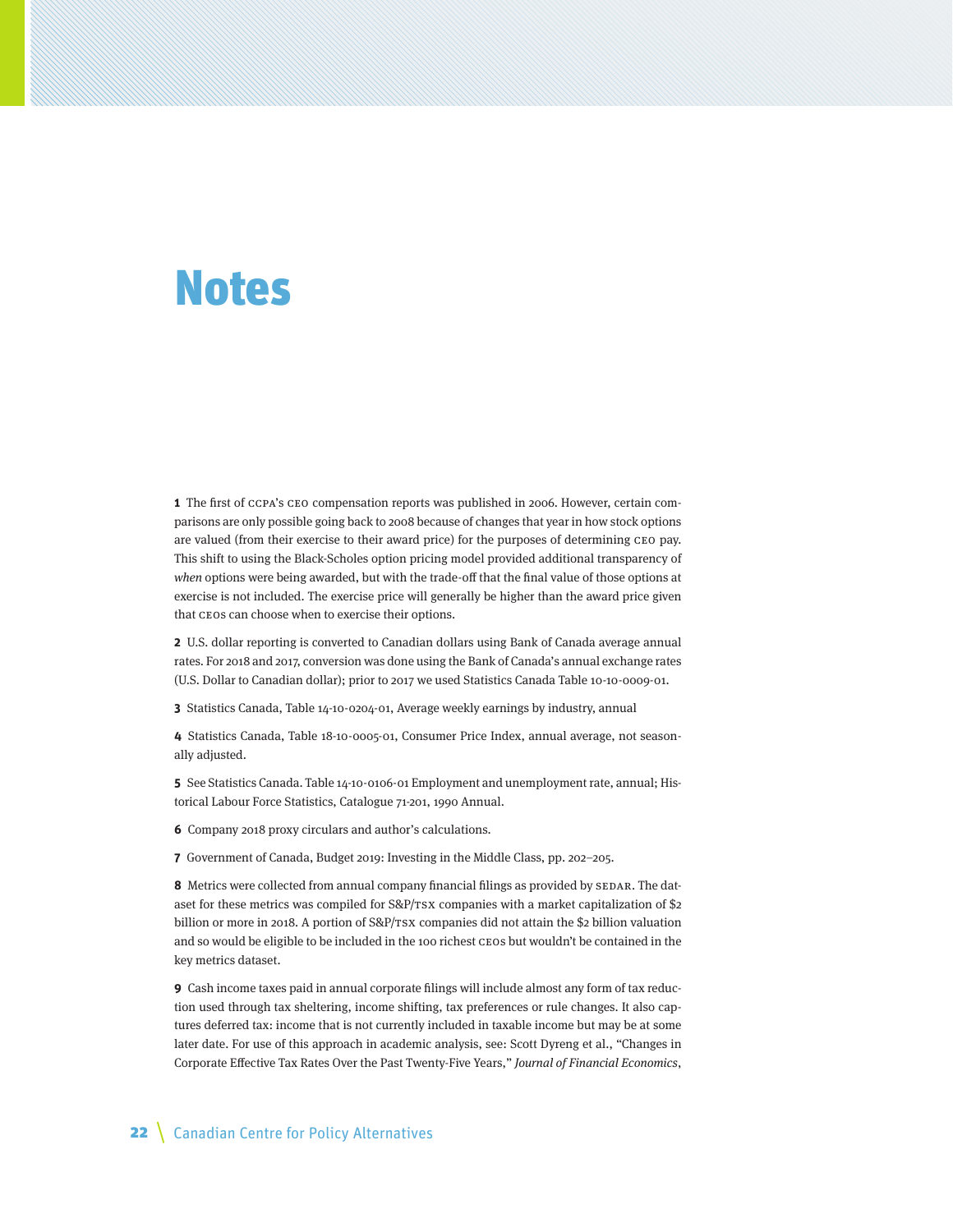August 25, 2016. For its use in the media, see: New York Times, see New York Times, "Across U.S. Companies, Tax Rates Vary Greatly," May 25, 2013. (https://archive.nytimes.com/www.nytimes. com/interactive/2013/05/25/sunday-review/corporate-taxes.html). A Canadian example can be found in Marco Chown Oved, Toby AA Heaps and MIcheal Yow, The high cost of low corporate taxes, Toronto Star, Dec 14, 2017 (https://projects.thestar.com/canadas-corporations-pay-lesstax-than-you-think/).

**10** This includes all named executive officers of all companies on the S&P/TSX Composite Index. Cash income taxes paid includes all companies from the S&P/TSX Composite Index with market capitalizations over \$2 billion on December 2018. As such, there may be additional, smaller companies from the S&P/TSX Composite Index where executive payroll exceeds cash income taxes paid that won't be included based on this criterion.

**11** Canadian Centre for Policy Alternatives, Alternative Federal Budget 2019: No time to lose, September 2019.

**12** Real year-over-year wage gains for all workers have been 1.7% or higher between June and October 2019. See: Statistics Canada, Table: 14-10-0320-01: Average usual hours and wages by selected characteristics, monthly, unadjusted for seasonality, last 5 months; and Statistics Canada, Table 18-10-0004-01, Consumer Price Index, monthly, not seasonally adjusted.